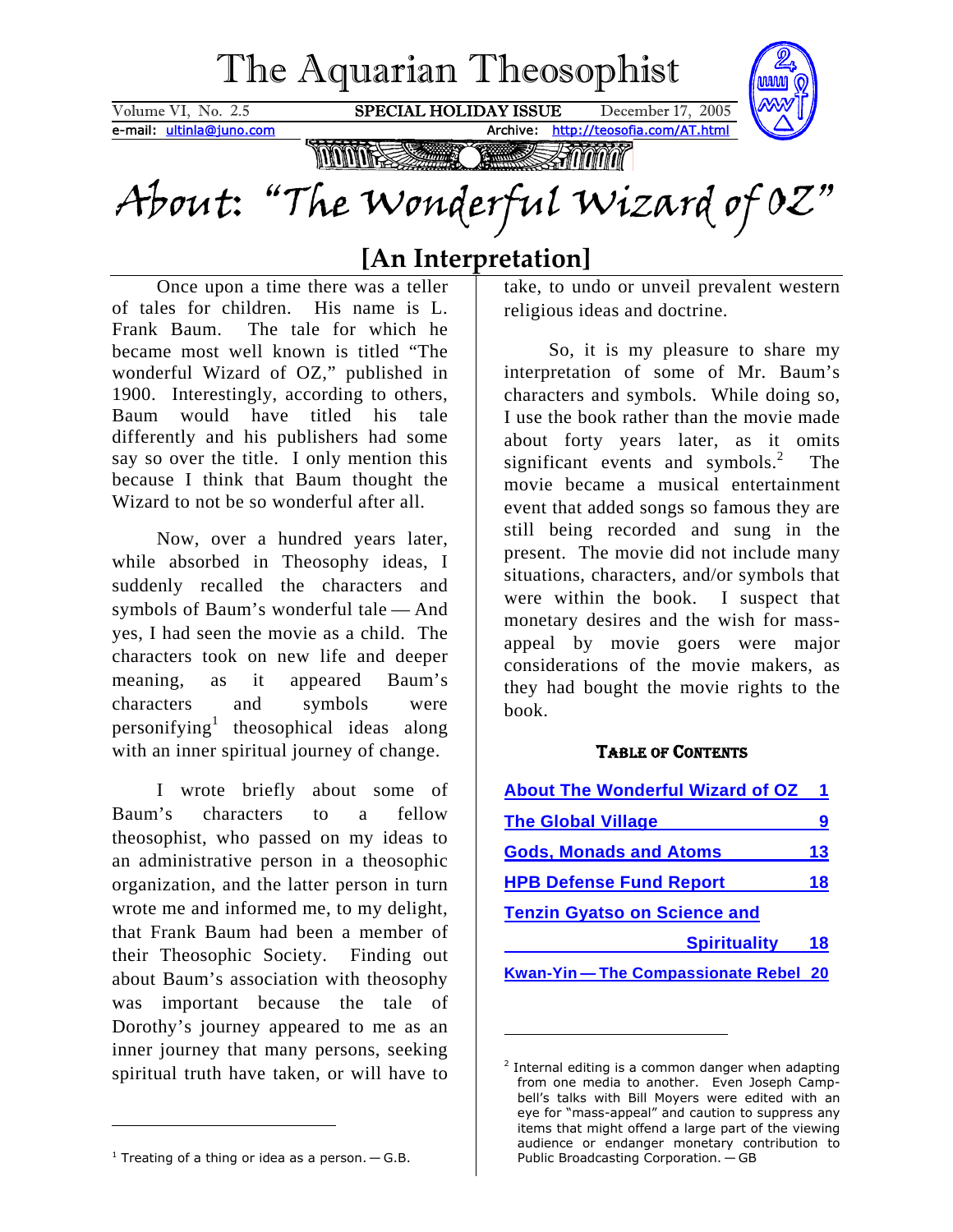A few dates may be of interest to some. *Isis Unveiled* was originally published in New York in 1877. *The Secret Doctrine* came out in the U.S. in 1888. Frank Baum was born in 1856; his "The Wonderful Wizard of Oz" was copyrighted in 1899 and published in 1900. In 1910 Frank Baum and his family moved to Hollywood, California, U.S.A., where he lived till his death in 1919.

For the reader who has not yet read Baum's tale, nor seen the movie, I obviously recommend it, especially the book. For the rare reader who has not seen the movie, nor read the book, a brief summary is that it is a story of a young girl named Dorothy and her little dog, Toto, who are swept away from their home in a storm and they find themselves in a strange and magical place: the Land of Oz. So Dorothy sets off to find her way home and she has been told that the powerful Wizard of Oz might help her get back home. Along the way she is joined in her journey by a Scarecrow, a Tin Woodman, and a Cowardly Lion. She and her friends encounter numerous obstacles including the Wizard himself. Dorothy simply desires to get home again. The scarecrow wants brains, the Tin Woodman wants a heart and the Lion desires courage. Do they each receive what they want or do they already possess it? That's the beauty, the fun, and the struggle within the details, and, is the Wizard for eal, or an imposter? Does Dorothy get home again, yes she does. Well, it's a childrens tale, so of course she does. However, is she the same little girl who began the journey?

Would any of us be the same after such a journey?

The tale begins with Dorothy. Notice that Dorothy is a young child and an orphan, living with hard working normal people in the middle of the United States. Thus Dorothy was innocent, sort of a lost child a well. Her thoughts and beliefs were not yet crystallized. She was

therefore of a humble mind, teachable, and with tender feelings and a child's exuberance for life.

Does it not take such qualities to take an inner spiritual journey? What quotes come to mind for you that it takes childlike<sup>[1](#page-1-0)</sup> qualities to enter a kingdom? A partial quote from the Gnostic text "The Gospel of Thomas," verse 22 says: "Jesus saw infants being suckled. He said to his disciples, "These infants being suckled are like those who enter the Kingdom." Talk about innocence, trust, sincerity, open mindedness, loyalty, and humility, integrity, and so on. That Teacher or Master was certainly asking a lot of his pupils, disciples or chelas.

After introducing Dorothy, a crisis enters her life, the cyclone. Does it not take some form of crisis or suffering or intense longing, regardless of how it is brought on, for many persons to seek meaning and spiritual truths as best they can and know how? One of my prior neighbors was a representative for a religious publisher. During a concersation we were having regarding the economy he said to me, "Oh, I don't have to be concerned about economic recessions or down turns; during those times the religious book sales boom."

During the storm, before Dorothy could jump in the cellar — the usual place to find safety and comfort in crisis which might represent the family's religion and belief system, she runs after her dog, ToTo, and they both are caught up in the crisis and journey.

Toto is more than just a dog, for Toto represents Dorothys intuition and friend. Throughout the tale Dorothy is protective of this little intuitive friend. During the storm Dorothy falls asleep and

<span id="page-1-0"></span> $1$  "The Pupil must regain the child-state he has lost ere the first sound can fall upon his ear. (p. 19, Fragment I, Theosophy Company edition.)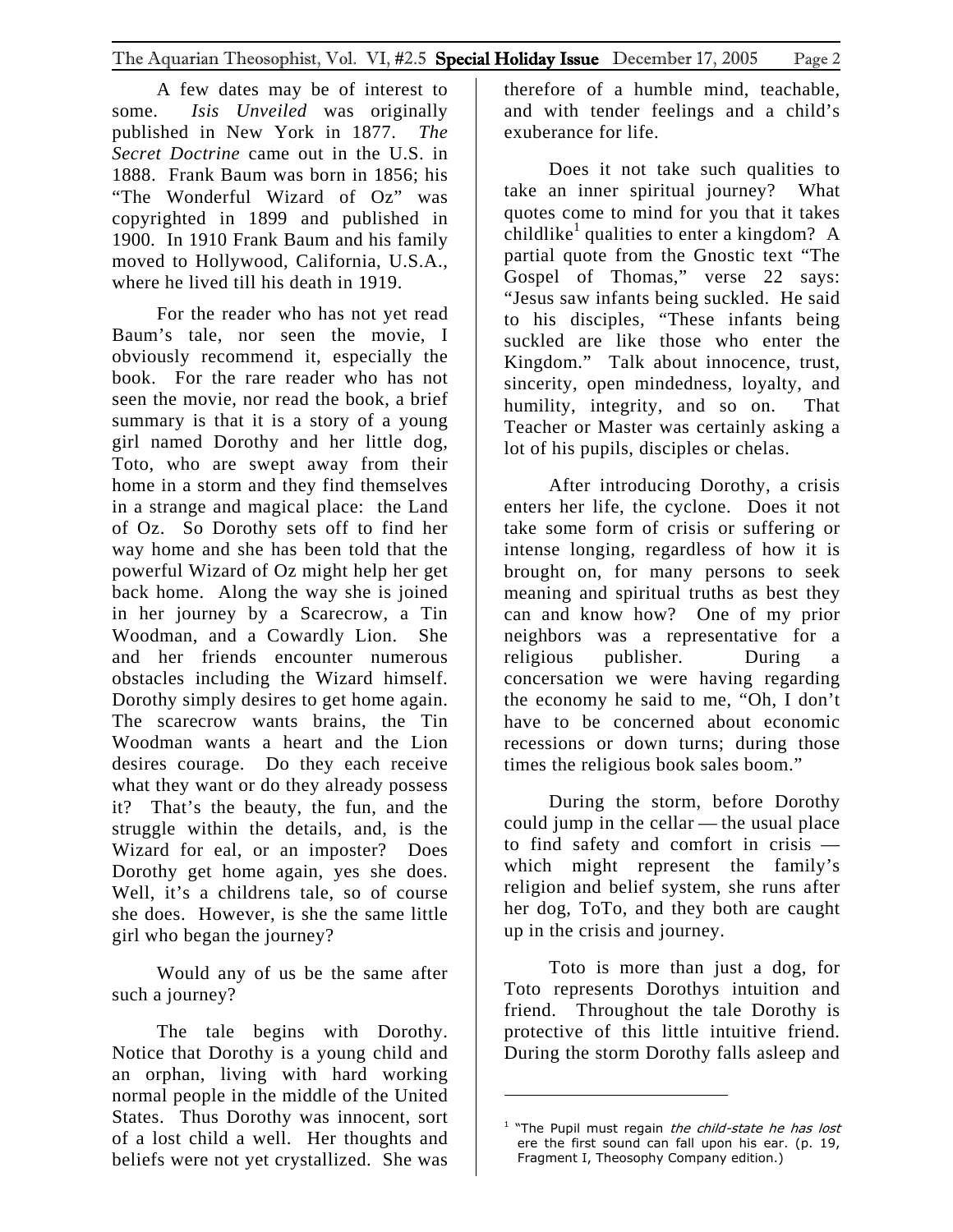when she awakens she realizes she is in another world, not the *cellar* of what's prevalentin thoughts and beliefs. She has landed in a world of new ideas. In saving her dog Toto, (intuition), she is caught up in a strange spiritual journey and there was an immediate victim, the Wicked Witch of the East. That witch represents ignorance and superstition that keeps peoples minds in bondage.

On that witches feet was perhaps the most important symbol in the tale, the Silver Shoes. Throughout the story these shoes take on more and more importance. For the shoes are the symbol of Dorothys ability to *choose;* to make choices. Her inner and outer life as well as our own is constantly full of choices, and when others tell us what we are to believe and think *without our choosing,* we enter a cellar of bondage of some kind. How many religions, sects and philosophies give us *options* of thought and ideas? and without condemning us? Dorothy wanted right away to go home, that is, to live as she had. After all, being in an unknown world of ideas strange to us is scary for most. However, Dorothy encountered a new teacher, a good witch, a new guide who pointed out a path to Dorothy.

In the world of philosophy and spiritual teaching, which is the Land of Oz, there are good witches (Masters, Teachers, Guides) and selfish, power hungry, greedy bad witches. Compare this if you wish to our world of religions of various kinds, particularly selfish deceiving teachers, or guides and in H. P. Blavatsky's words, "those hiding behind a cloak of altruism." Add to that the materialistic guides who view fellow humans as simply a higher form of animal to be trained, exploited, and worked for the privileged elite or few.

So Dorothy sets off down the yellow brick road through the Land of Oz to find the Emerald City and the Wizard. Just before leaving however she is given and puts on the silver shoes, although she is unaware of their power. Dorothy is also given a kiss to the forehead, a sign of protection.

It is difficult to say just how much and how many of the symbols, situations, and obstacles that Frank Baum used are the author's fanciful creativeness for the sake of the story, or if each had some deeper level of meaning.

Therefore, some symbols and situations may not be meaningful to elaborate on, and so I will leave many out of my interpretation. However, the symbol given Dorothy for protection is interesting as it is used further in the tale. Dorothy is given a kiss to the forehead which leaves a slight *mark* for some to see.

H.P. Blavatsky mentions protection to the Theosophic Society or *movement* even if individuals are attacked. In H. P. Blavatsky's article, "Theosophy or Jesuitism," HPB talks about theosophists as a body being protected. It appears to me as if the protection is the philosophy itself,<sup>[1](#page-2-0)</sup> with its emphasis on universal brotherhood and compassion. Is not the aid of Masters within the philosophy, knowledge and ethics emanated by them? Is that not the greatest aid from Masters? Whether Frank Baum meant this or not, I do not know, but Dorothy was seen as protected by another witch whether Dorothy was aware of it or not.

As Dorothy goes along the yellow brick road, which represents a spiritual Path — her inner path — she meets along the way and is accompanied by three characters which are attributes of every person, the Scarecrow made of straw, the Tin Woodman made of metal, and the

l

<span id="page-2-0"></span><sup>&</sup>lt;sup>1</sup> Robert Crosbie came to the same conclusion. Assimilating that philosophy transmitted through Blavatsky and Judge brings one under an umbrella of protection.  $-$  ED., A.T.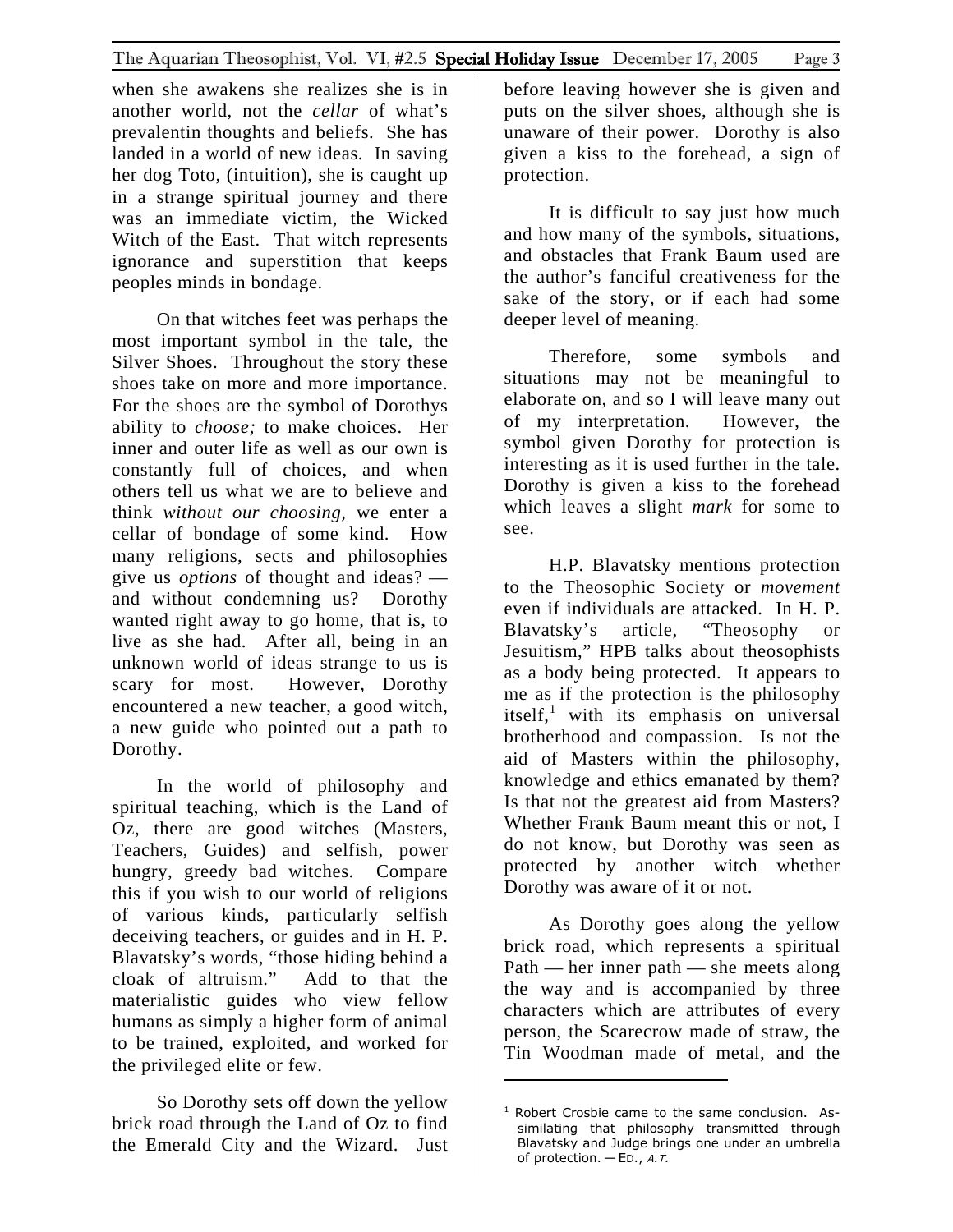Lion. Now, recall if you will, the chapter titled "Summing Up," Volume I, p. 269 of *The Secret Doctrine.* On page 274 of that section of *The Secret Doctrine,* HPB makes the point that within the human "We see that every external motion, act, gesture, whether voluntary or mechanical, organic or mental is produced and preceded by internal feeling or emotion, will or volition, and thought or mind."

The author goes on to say that the human changes and acts by inward impulse through these three functions, which this writer calls "attributes." Baum makes liberal, funny, and creative use of the three attributes within each of us and personifies these by the characters accompanying Dorothy on her journey. Fortunately, Dorothy can be seen as a balanced person — that is, a power with all three functions or attributes working in harmony, along with her intuitive insight personified by her dog Toto, which we may call her Higher Mind or Higher Ego.

Returning to H. P. Blavatsky's writings — In *Isis Unveiled, Vol. II,* p. 544, HPB states that her writing of *Isis Unveiled* was in no small part to show Jesus, The Christ-God, is a myth concocted two centuries after the real Hebrew Jesus died — and in my words to unveil or dethrone the fabricated writings and fabricated doctrines of the western man's Catholic and Christian sects. In fact, HPB is so emphatic about these points that on page 586 of Vol. II (*I.U.),* she states: "If both Church and priest could but pass out of sight of the world…., it would be a happy day for humanity."

Thus HPB distinctly teaches the rejection of every anthropomorphic god of every religion, and that human beings are an evolving mixture of Spirit and Matter.

Back to Dorothy and the tale: Dorothy, who may represent any person.<sup>[1](#page-3-0)</sup> Had to embrace and use all of her inner attributes in order to continue her journey. Her emotional attribute was represented by the Scarecrow made of straw who wanted to be balanced by acquiring brains, that is, intellect or reasoning, or the ability to think. Dorothy's intellectual or thinking ability was represented by the Tin Woodman, who wanted to be balanced by gaining a heart, that is, to regain his *higher* emotional attribute in order to feel love.

After all, the Tin Woodman had been cut up by a wicked witch, that is, he was now an intellectual being who's heart had been so hardened he lost his love for the Munchin girl.

The Tin Woodman was a world hardened person who had time to think, and while talking to the Scarecrow told him, "While I was in love I was the happiest man on earth; but no man can love who has not a heart," "for brains do not make one happy, and happiness is the best thing in the world.

Now ask yourself, cannot the predominantly or chiefly emotional person of straw be blown in the wind and be susceptible to emotional influence and appeal? Cannot the chiefly or predominantly intellectual person be, or become so emotionally hardened as to appear to have lost their ability to have compassion and love?

This writer was once asked to define love and here was found to be a wonderful question. Any person might ask themselves and others. Ultimately, for me, love was found to be a value statement. Past that a person has to define that value in terms of how a person acts, thinks, and feels toward the object being valued.

<span id="page-3-0"></span> $<sup>1</sup>$  Similar to Arjuna in the *Bhagavad Gita.*</sup>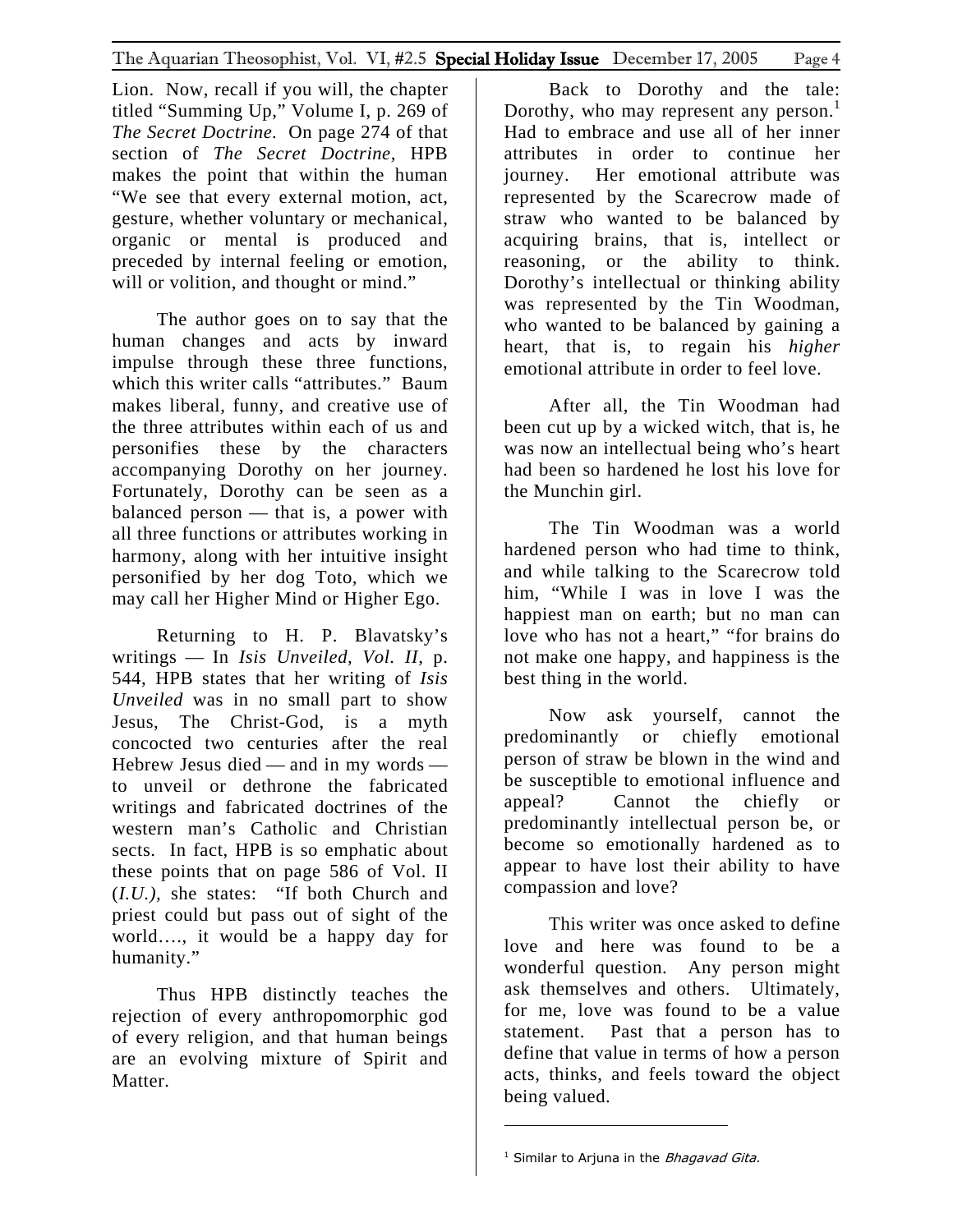Onward; Dorothy continues her journey with the joining of her little group by her third attribute, the Lion. What a grand character personifying the will-courage-fear-volition and desires of a human possessing thought and emotion, but needing to have courage. This Lion functioned with intellect or thought as he realized that when he roared it would scare away those who might harm him. On top of that, this Lion wept!

The Tin Woodman told the Lion, "Perhaps you have a heart disease. If you have, you ought to be glad, for it proves you have a heart." The Lion replied "Perhaps, if I had no heart I should not be a coward." So, despite the Lion roaring, he possessed compassion, even though he felt his life was simply "unbearable without a bit of courage." How often in our cultures are persons of both genders expected to toughen up, as their tears are viewed as a sign of weakness? And have you never wept tears of joy at a significant event for a loved one?

Dorothy could represent any of us, and especially the spiritual journey within us as she and her friends go through obstacles, learning to awaken to each of her and our attributes of heart, thought, and will. Throughout the tale, instead of Dorothy giving in to being a victim of obstacles, her attributes come to life with each, demonstrating to her that she possesses what her personified attributes are seeking.

Not wishing to write a book about a book I will instead write about only some of the events in the tale. The story is full of obstacles which Dorothy and friends had to overcome.

Among the beginning obstacles were two fierce Kalidads. These beast of prey may represent complete parental control. Some parents do believe it is their responsibility to condition the child in all ways of feeling, acting and thinking including religious belief.

The broad river they had to cross is a universal symbol of consciousness and knowledge, and in this case, Dorothy and friends had to cross one. The river appears to be a symbol of crossing a "point of no return."

The obstacle of the field of poppies with their lovely color and powerful odor put Dorothy, Toto and the Lion to sleep. This may represent the allurement of a materialistic world of riches. Within this field of allurement was a strange wildcat beast trying to eat up field mice. The wildcat appears to represent the worldly power broker, or even a power hungry religious leader. The field of mice among the poppies are the common people striving to survive. It is interesting to hear the Tin Woodman tell the mice Queen, "I have not heart, you know, so I am careful to help all those who may need a friend, even if it appears to be only a mouse." The mice end up saving the sleeping Dorothy, Toto and the Lion.

Dorothy and friends stop at some rather ordinary folks house outside of Emerald City. This event is somewhat laughable as the man of the house is full of opinions about the Emerald City and its Wizard, and the man assures Dorothy regarding the Wizard that even though those "who wait upon him do not see him face to face" that the Wizard can take care of her and her friends requests. lF this does not represent the outsiders, or even occasional church goers blind belief in the Wizard and the Wizard's powers, I don't know what does!

And then as Dorothy and friends enter the Emerald City (church or religious system), they are told to put on emerald (green) colored glasses. Could Baum have been any plainer in this symbol? Have you ever heard someone say that you or someone else may be viewing a situation or something with rose colored glasses? Thus the perception of the viewer is so obscured that the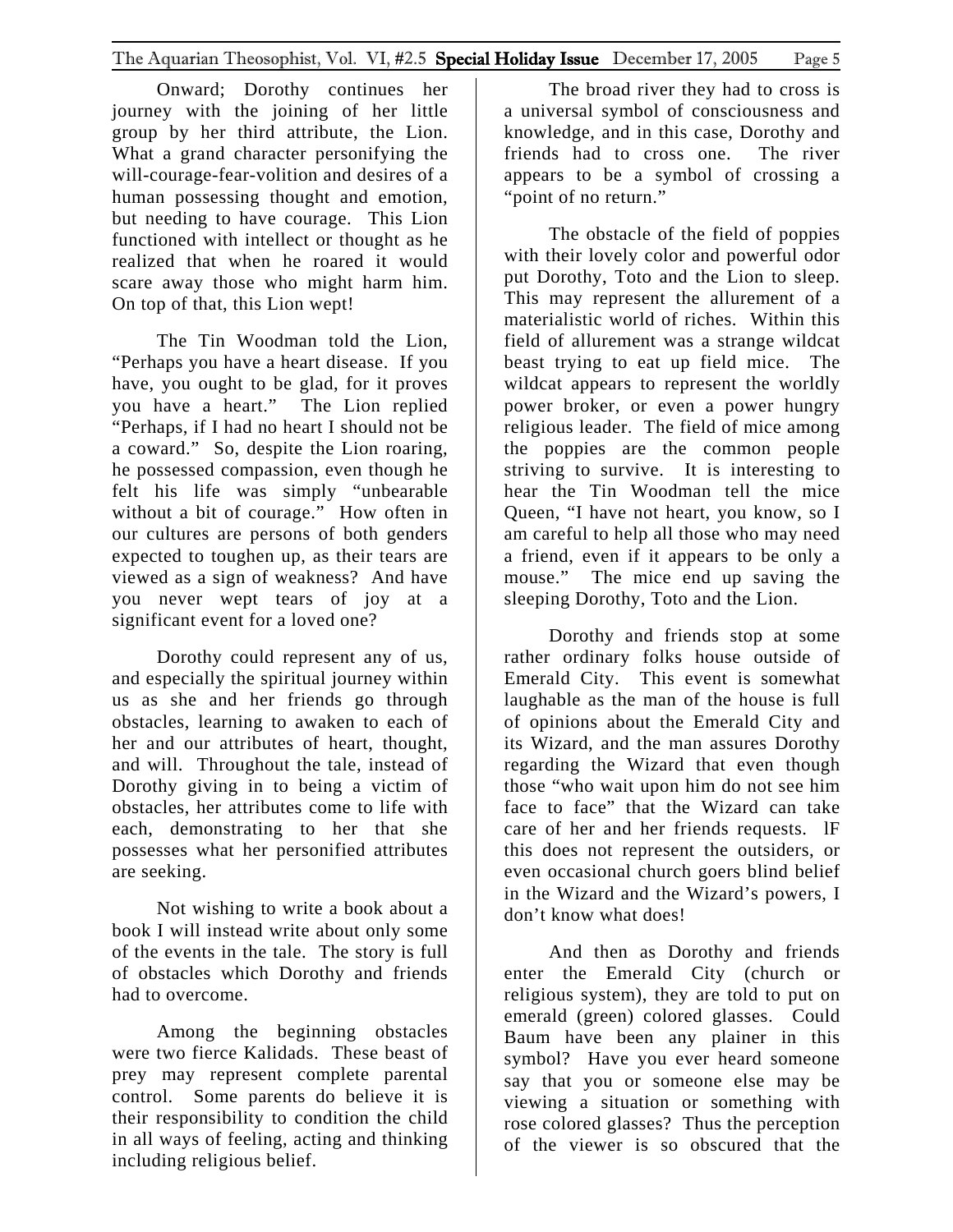viewer cannot see or comprehend reality. I think H.P. Blavatsky calls this the *conditioned mind.* Grownups and children lived in the Emeral City, and none of them had actually seen the face of their Wizard.

Dorothy and her friends entered the palace of the great Wizard, and each in turn were taken before the Wizard who each time appeared in a different form. During Dorothy's interview with the Wizard, who appeared as an enormous head, the Wizard took notice of a few important features of Dorothy and asked Dorothy "Where did you get the silver slippers?" (the ability to choose), and "Where did you get the mark on your forehead?"

Then The Wizard made an interesting demand of Dorothy and her friends. First they must go destroy the Wicked Witch of the West. In most religious systems there is not only a personalized God-Being or Wizard, there is also the competition between this God-Being and an anthropomorphic Evil Being or devil, and they are said to be competing for the souls, hearts and minds of the humans.

Bear in mind, that within the ideas of Theosophy, not only does the idea of the anthropomorphized God-Being have to be unveiled and thus die, but also the idea of the externalized anthropomorphic Devil-Being has to be unveiled and die as well.

At this point of Frank Baum's tale the reader is only about half way through the tale, and Dorothy with her friends set off to find the remaining Evil Witch which brings them more obstacles and strange beings

[END OF PART I ]



**PART-----II** 

Dorothy and friends are traveling to find the Evil Witch. The Witch hears of this and sends wild crows to pluck out the intruders eyes. The Scarecrow, (Dorothy's emotions) scares the crows away. In other words, Dorothy's emotions overcome an intellectual attack on her ability to perceive, to see.

The Witch sent out bees, an emotional attack, and yet the Tin Woodman had hard skin, so Dorothy's thinking or intellect overcame them. Have you ever been in situations where you've said to yourself that the emotions of this situation destroys thinking; or where the thinking or intellectualism of a situation appears to destroy feelings and compassion. The same can be asked in reverse, are there not situations that call for calm thinking, and those situations that simply need only be responded to with feeling and compassion or passion?

(Consider these simple sayings: "Sticks and stones may wound a bone, but words may tear a heart apart." "The hug and the smile make life worthwhile." "There are times when simply your presence speaks volumes.")

Then the Evil Witch sent out slave people, the Winkies with spears to destroy the travelers. At this the Lion roared and sprang forward and the Winkies ran away. This was a test of will or courage.

Finally, the Evil Witch turned to secretive magic and summoned the Winged Monkeys.<sup>[1](#page-5-0)</sup> These Winged Monkeys appear to be the Evil Witches control of nature forces, perhaps elementals. Notice I say, "appear to be," as this is for the reader to decide, as

<span id="page-5-0"></span> $1$  A reader of the book would notice that the *Winged* Monkeys were used both for evil and for good.  $-$ GB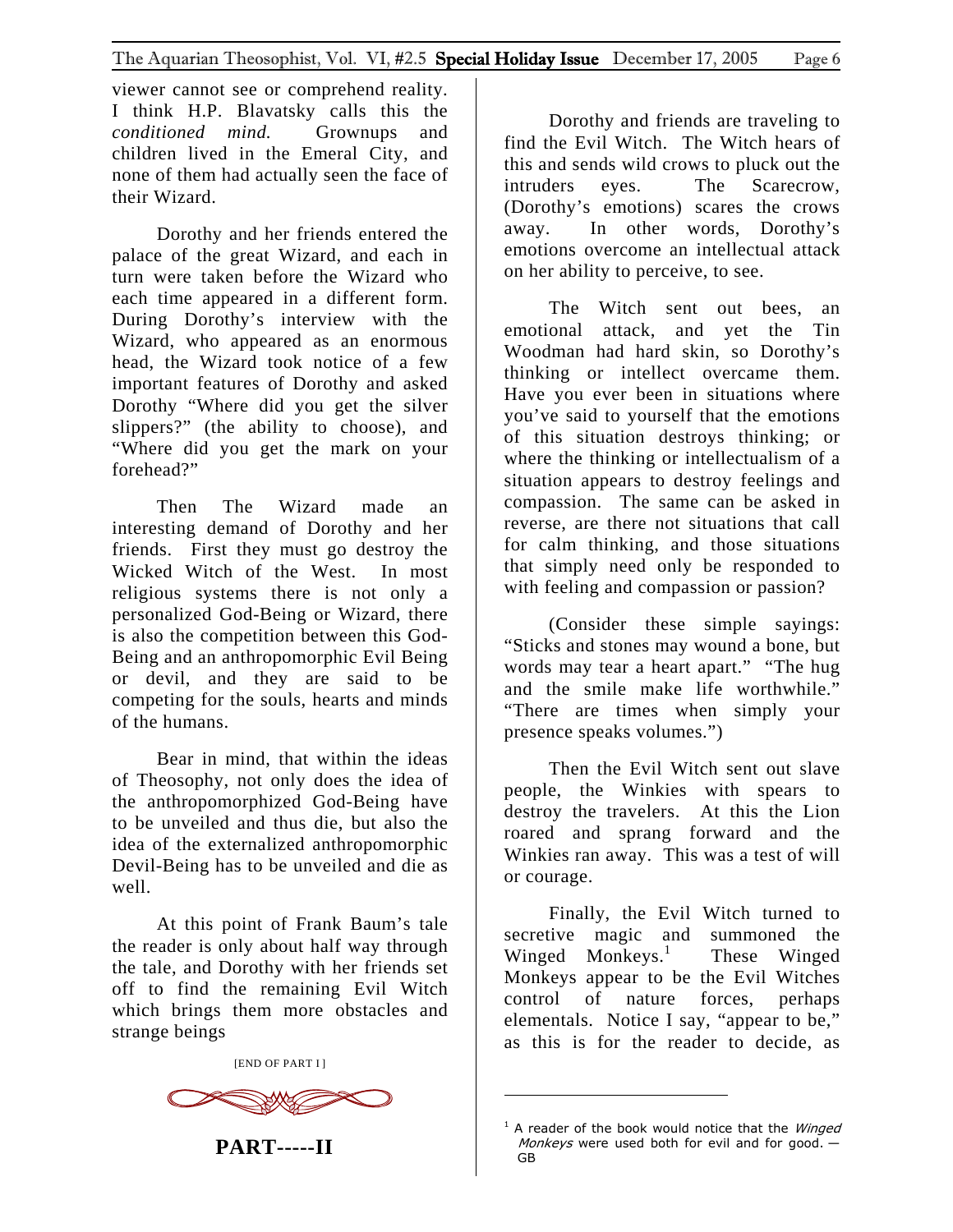Frank Baum is not here to verify one way or the other.

These Winged Monkeys battered the Tin Woodman and threw him in the rocks, thus the intellect of Dorothy was battered. Then the Winged Monkeys, attacked the Scarecrow of straw, Dorothy's emotions, pulling the straw out, thus scattering her emotionally. The Lion was captured and fenced in, for future use of the Evil Witch. Thus Dorothy's freedom to act was fenced in.

Then an interesting thing happened: when the Winged Monkeys turned to destroy Dorothy they noticed the mark on her forehead and said, "We dare not harm this little girl for she is protected by the *Power of Good*, and that is greater than the *Power of Evil."* All they could do was to carry Dorothy with her dog Toto to the Evil Witch, and they told the Witch, "The little girl we dare not harm, nor the dog she carries in her arms."

The Evil Witch noticed the mark on Dorothys forehead, but when the Witch noticed Dorothy's Silver Shoes, the Witch "began to tremble in fear," and was "tempted to run away from Dorothy; but she happened to look into the child's eyes and saw how simple the soul behind them was, and that the little girl did not know of the wonderful power the Silver Shoes gave her."

So the Evil Witch put Dorothy to work and then set out to harness and use the Lion. However, the Lion refused to be subdued so the Witch decided to starve the Lion into submission. The Witch set out also to steal Dorothy's Silver Slippers, and during a struggle for them, Dorothy threw a bucket of water over the Witch. The Witch never used water, and when the water went over her she began to melt away. Now what do you suppose that water might signify, if not *Truth?* 

Dorothy even apologizes to the Evil Witch as the Witch was melting, as

Dorothy's intention was simply to protect her own possession — her Silver Shoes.

The Lion was freed. The prior enslaved people, the Winkies, helped repair and put back together the Tin Woodman and the Scarecrow.

Back to the Emerald City the travelers go. The little dog Toto knocks over the screen, behind which the real wizard is revealed. Among the many conversations that take place, and after the Scarecrow asks for brains, the Wizard says to him, "You don't need them, you are learning something everyday. A baby has brains, but it doesn't know much. Experience is the only thing that brings knowledge, and the longer you are on earth the more experience you are sure to get." Perhaps that statement speaks for itself to the reader of this article. Is Baum hinting at something here? Of course he is!

As Dorothy and the Wizard prepared the balloon to fly out of the Emerald City, Wizard of Oz sent word to his people that he was going to make a visit to a great brother Wizard who lived in the clouds. The news spread rapidly throughout the city and everyone came to see the wonderful sight." — Symbolic of an ASCENSION perhaps?

Dorothy did not make it into the balloon, she was busy running after her dog Toto, (her intuition). It was her dog Toto who got her in this journey to begin with, as she was busy gathering up Toto, protecting Toto, when the storm hit.

Dorothy still has to get home so she and her friends set off once more. This time they encounter more interesting characters, more symbols: **very old trees, ceramic people with a cow,** a ceramic princess, the ceramic clown — Mr. Joker, the China Church, and the Hammer-Heads. All of these appear to represent types of thinking, and people's sacred beliefs and their protectiveness of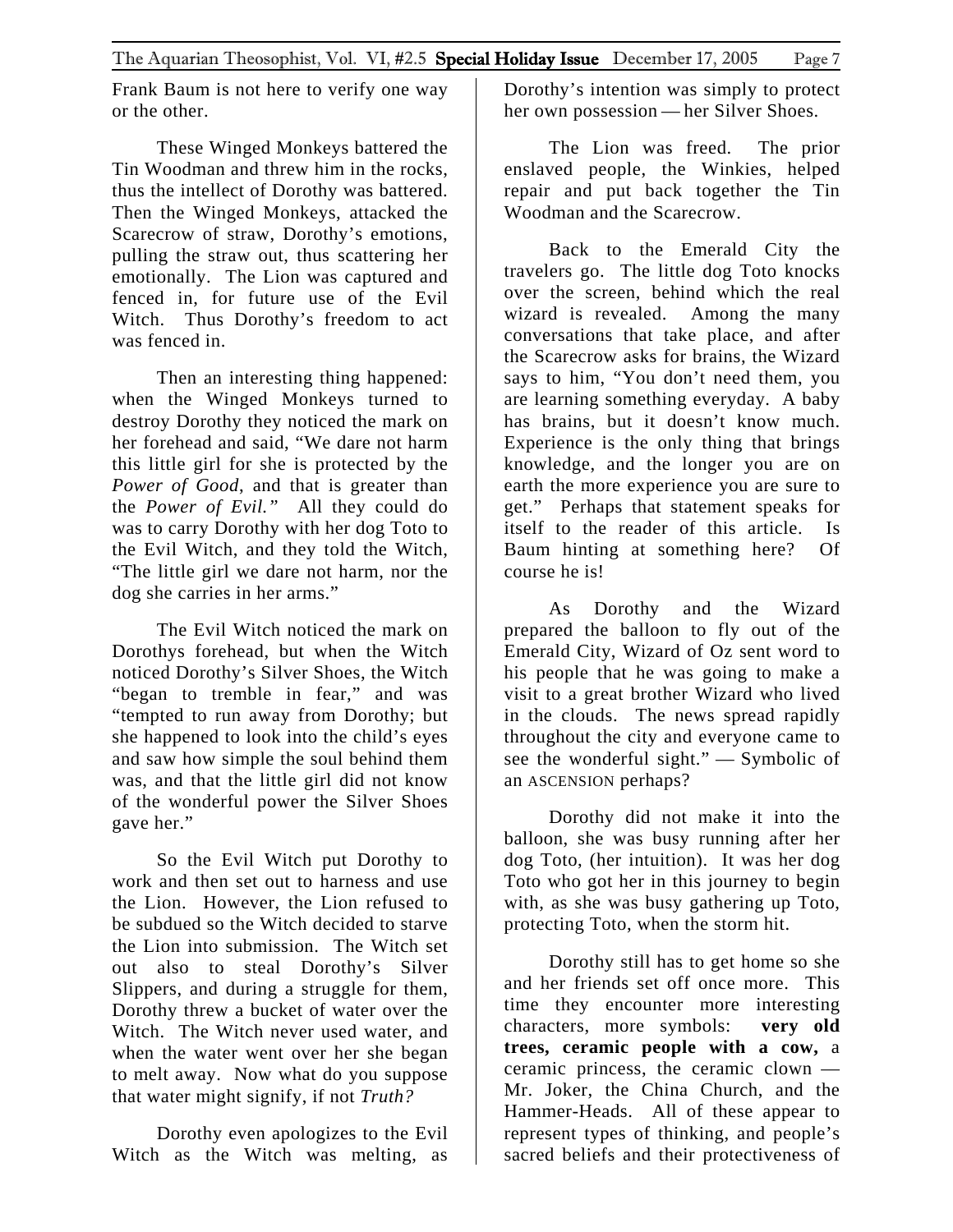their beliefs. At last, Dorothy arrives in the land of the Quadlings with the kind Witch Glinda.

Its time for Dorothy to bid farewell to her friends the Scarecrow, the Tin Woodman, and the Lion, as these friends stay in Oz and provide basis for further books by Frank Baum.

Innocent little Dorothy is finally told of the power of her Silver Shoes which of course is the power of using her three attributes in choosing the direction her life will take. For she clicks the heels three times together, and she, along with Toto whom she is carrying, are back home again.



The overall moral or message of this wonderful tale may seem apparent to some and not to others. One person remarked to me, "Oh, I just thought it was a wonderful tale and no more." For this writer the overall meaning, moral or message is to trust one's own feelings, thoughts and will in life and to trust and follow one's own intuition. Perhaps by doing so one may go down the yellow brick road of spiritual development and unveil the anthropomorphized God so prevalent and **conditioned-into-children** and adults in various religions and sects, including perhaps one's own.

To take such an inward spiritual and developmental journey in the form of a children's fairy tale, and personify inner attributes or functions common to each of us in the form of imaginary characters along with the use of symbols was to me the most wonderful use of analogy and creative genius.

However, to unveil or dethrone sacred beliefs without putting something

in their place can have devastating consequences, as it appears nature including human nature — abhors a vacuum. Without the "something" to take the place of unveiled beliefs can lead a person into various states of despair; or else trusting only in ideas provable to the persons senses making them more easily turn deeper into materialism; or else take the attitude — as the song says — "if that's all there is, let's keep on dancing, so turn on the lights and let's have a ball, if that's all there is."

One need only ask one's self, if something were to come along and unveil or dethrone, or turn down my cherished perceptions and even beliefs about Theosophy; where would that leave me? So, is Theosophy about just more beliefs, or just more conditioned mind and knowledge, or *intellectualism?* One need only read what W. Q. Judge says in his article "The Earth Chain of Globes" to see that Theosophy is about *consciousness,* raising of consciousness, or unification of consciousness, both within ourselves and our race; all of which "supports and enforces the doctrine of universal brotherhood…."

Surely most of us have heard the saying, "When the pupil is ready the Teacher will appear." One need only expand that saying somewhat such as, "When the race or subrace is ready the messenger will appear."

H. P. Blavatsky in her appearance realized the consequences of unveiling, and in her first major public writing event went so far as to warn the sincere and pure Christian whose "lives reflect the glorious example of the Prophet of Nazareth,…" in her Preface to Volume II of *Isis Unveiled.*

Where is a person left if they only have various writings such as *Age of Reason* by Thomas Paine, of *Isis Unveiled"* by H. P. Blavatsky, or *The Bible Fraud"* by Tony Bushby, (make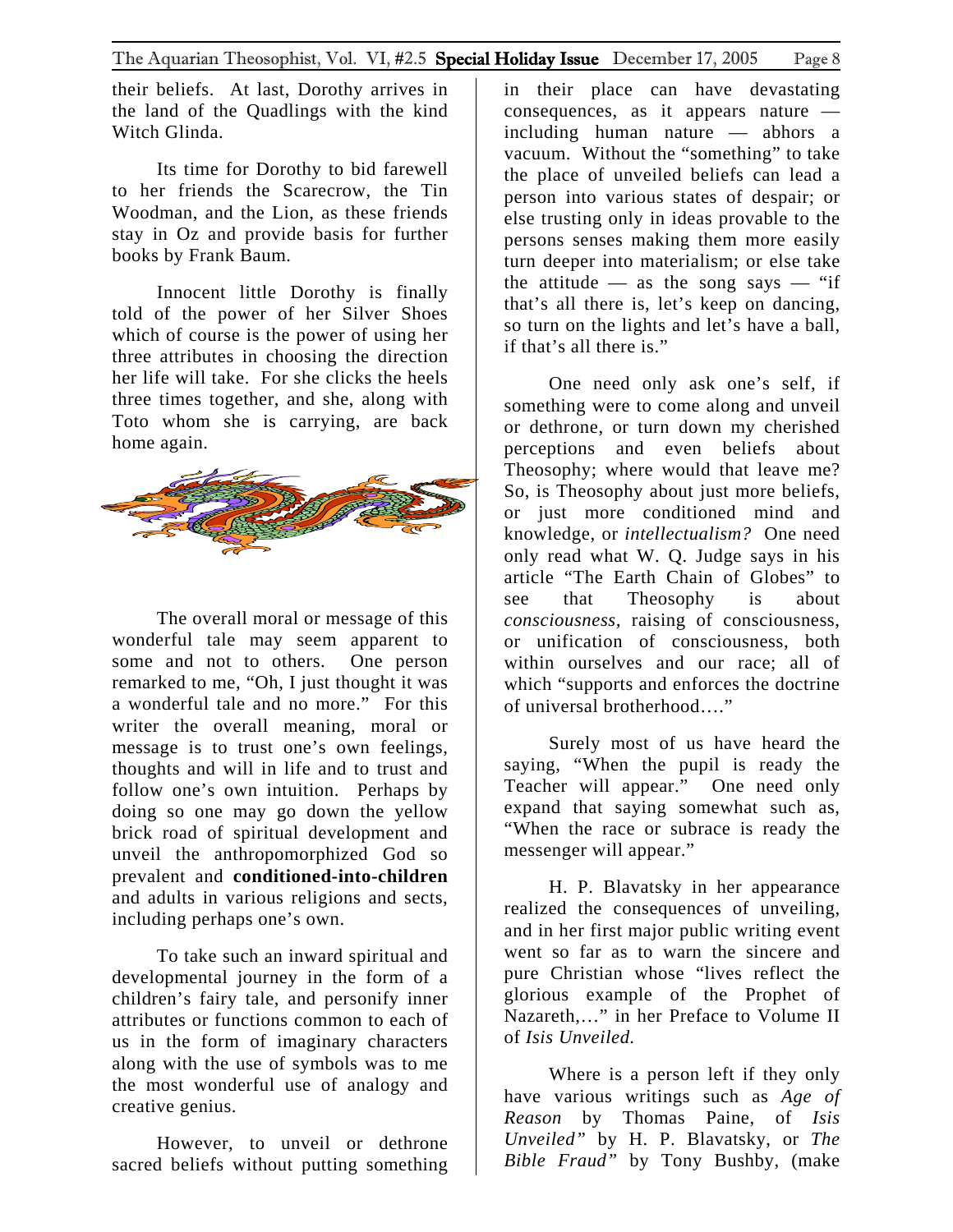<span id="page-8-0"></span>your own list if you wish), without that "something" that builds, or fills the void, such as *The Secret Doctrine, The Key to Theosophy, The Ocean of Theosophy,* and writings that expound on those and texts of antiquity. The Point is: When one's farmhouse is destroyed, another must be built to take its place, and Dorothy returned to a "new farmhouse." She was a changed person.

L. Frank Baum may have written just an entertaining tale to some person's eyes, however, for others he may have been planting a seed that bloomed into encouragement to keep their spiritual search for truth alive, through use of their thoughts, feelings, will and courage, and intuition. My applause and gratitude to you, dear L. Frank Baum!

#### **NOTES by the Interpreter:**

- 1. After having written this article I looked at internet sites about L. Frank Baum and discovered a bibliographer had also confirmed that Baum had studied Theosophy. Some sites try to tie Baum into Rosicrucian ideas and philosophy. Interestingly some of Baum's symbols are used in Rosicrucian analogies. Interestingly also, in Volume 26, #7 (May 1938), of *Theosophy Magazine,* there is reference to an allegory of a candidate's journey in a land which contains fierce animals and plundering birds, and a mention of elemental forces by the writer.
- 2. In all fairness to the movie makers of the movie, "The Wonderful Wizard of Oz," editing and/or leaving out important aspects of a story is usually common and necessary when a tale, or even a philosophy is give out publicly. One might say even *The Secret Doctrine* was edited. Joseph Campbell (the great myth

interpreter) was interviewed by Bill Moyers, and what was put out for the public by the Public Broadcasting Corporation **was edited significantly,** as it was used within fund raising drives; (but that's another story for later.)

Finis

**G.B.** 



THE GLOBAL VILLERGE

New Places for Spanish Study

EAST LOS ANGELES Martes: 6:30 p.m. a 8:00 p.m. 6641 Easton Street, Este de Los Angeles, Ca. 90022 Entre Wittier Blvd. y Olympic cerca de, Garfield Ave. Tel. (323) 264 4065 Llamar entre, 4:00 p.m. y 6:00 p.m.



*United Lodge of Theosophist 3766 El Cajon Blvd San Diego, Ca 92105*  (619)283-0142

E-Mail: jim2sal@aol.com Sundays 10:45-12Noon

Theosophical Book Center Wednesdays—11a.m.-1p.m. Wednesdays: 12 Noon to 1p.m.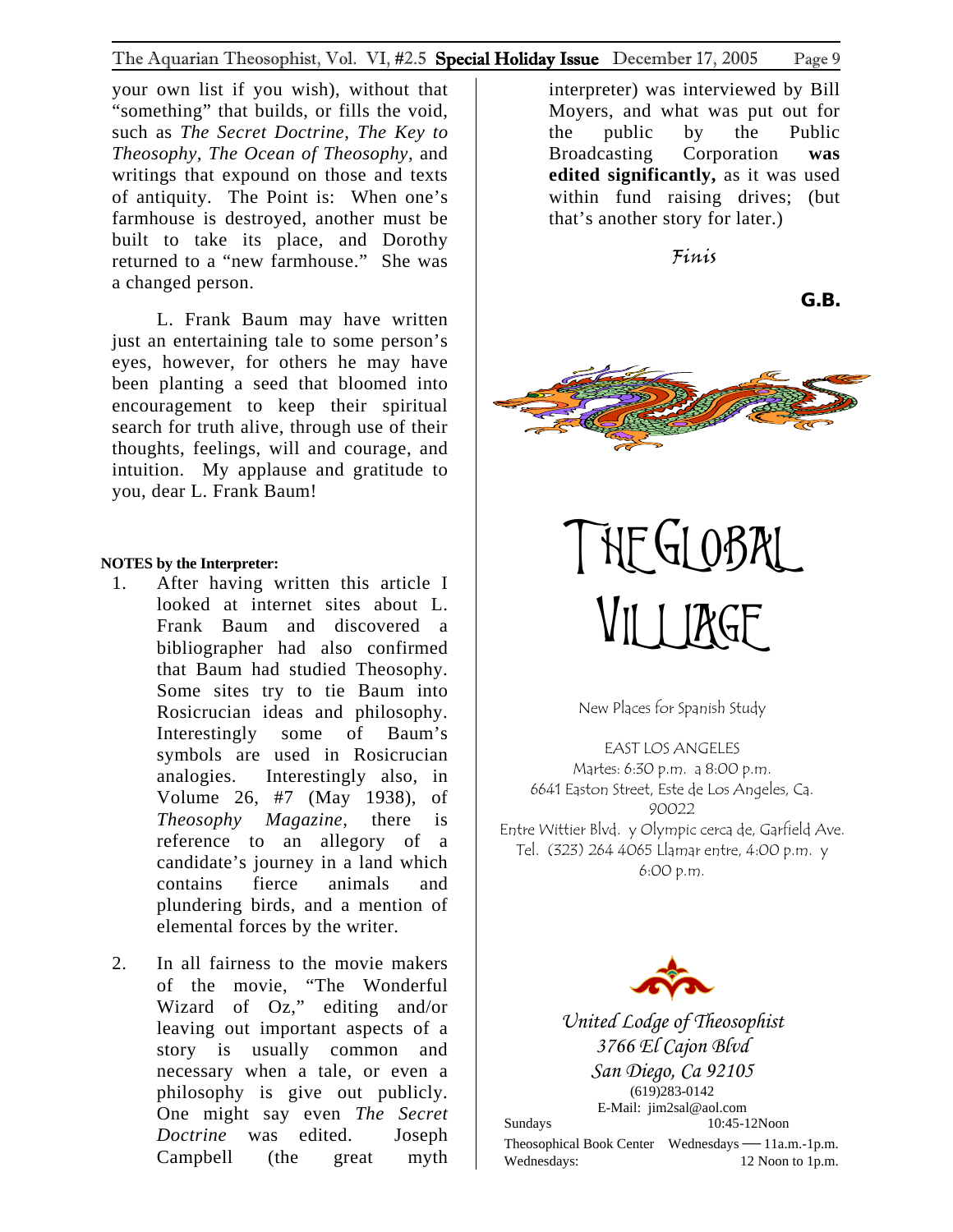#### The Aquarian Theosophist, Vol. VI,  $\#2.5$  **Special Holiday Issue** December 17, 2005 Page 10

 Psychotherapy of *BhagavadGita* Fridays: 7p.m. to 8:30 p.m. Basic Theosophy

# Sarasota, Florida Theosophy Group

Meets Weekly on: WEDNESDAYS:—7 - 8:15 P.M. SUNDAYS  $-11$  AM  $-12:30$  PM

We are a very friendly group of students with various religious and philosophical backgrounds. Our goals are to discuss and understand the universal truths of Theosophy.

On Wed. nights we are studying, *The Ocean of Theosophy* by W.Q. Judge, and on Sunday mornings we're discussing *Isis Unveiled* by H.P. Blavatsky and *Light On The Path* by Mabel Collins.

Our address is: 2700 S. Tamiami Trail Suite#11B, Sarasota, Florida 34239 and our phone number is: 941-312-9494.

http://www.theosophyusa.com

941-349-5151

Please feel free to call Bob Waxman if you need any additional information.

## United Lodge of Theosophists

1917 Walnut Street Philadelphia, PA 19103 All welcome No collections

#### United Lodge of Theosophists

Robert Crosbie House 62 Queens Gardens London W23AH, UK

Tel +(44) 20 7723 0688 Fax +(44) 20 7262 8639 Contact us: [ult@ultlon.freeserve.co.uk](mailto:ult@ultlon.freeserve.co.uk)

MEETINGS **ON SUNDAYS 7 PM**

#### **United Lodge of Theosophists 62 Queens Gardens London W2 3AL**

í



 **020 7723 0688 www.ultlon.freeserve.co.uk**

**Karma & Reincarnation** 

The twin doctrines of Theosophy, a mode of living common to the great sages, adepts and Masters who live by *the Great Ideal* - to benefit humanity.

## **One humanity, one goal, one Truth**

Universal Brotherhood means unity through diversity and mutual respect; its absence is the cause of violence and suffering.

## **Individuality and Interdependence**

"We should aim at creating *free* men & women, free intellectually, free morally, unprejudiced in all respects, and above all things, *unselfish*."

**"the rational explanation of things…"** H.P.Blavatsky, a great Occultist of the modern age

## **All welcome to study Theosophy**

- Talks & meetings  $\sim$  discussions with questions
- Study Group Wednesdays 7pm from Oct  $6<sup>th</sup>$ Bhagavad Gita & Fundamental Theosophical studies
- **Correspondence Course by post or email** ⊠ contact ULT at correspondence@clara.co.uk



From the Writings of HP Blavatsky & WQ Judge Interactive Study Class Every other Sunday 10:30 — 12:00 Located at: NY TS 240-242 E 53rd Street,  $NYC, NY$  (Bet.  $2^{nd}$ & $3^{rd}$  Ave.) Contacts: [Http://www.geocities/theosophycircle/](http://www.geocities/theosophycircle/)  [Tmwriters@mindspring.com](mailto:Tmwriters@mindspring.com) [David@broadviewnet.net](mailto:David@broadviewnet.net) [Amedeo@optonline.net](mailto:Amedeo@optonline.net)  Phone:  $David - (718)438-5021$ Amedeo – (973) 697 – 5938 Classes are free and open to all

## THEOSOPHY HALL

347 East 72 Street New York, NY 10021 (212) 535-2230 E-mail: [otownley@gmail.com](mailto:Uotownley@gmail.comU) All meetings are free. No collections, fees or dues.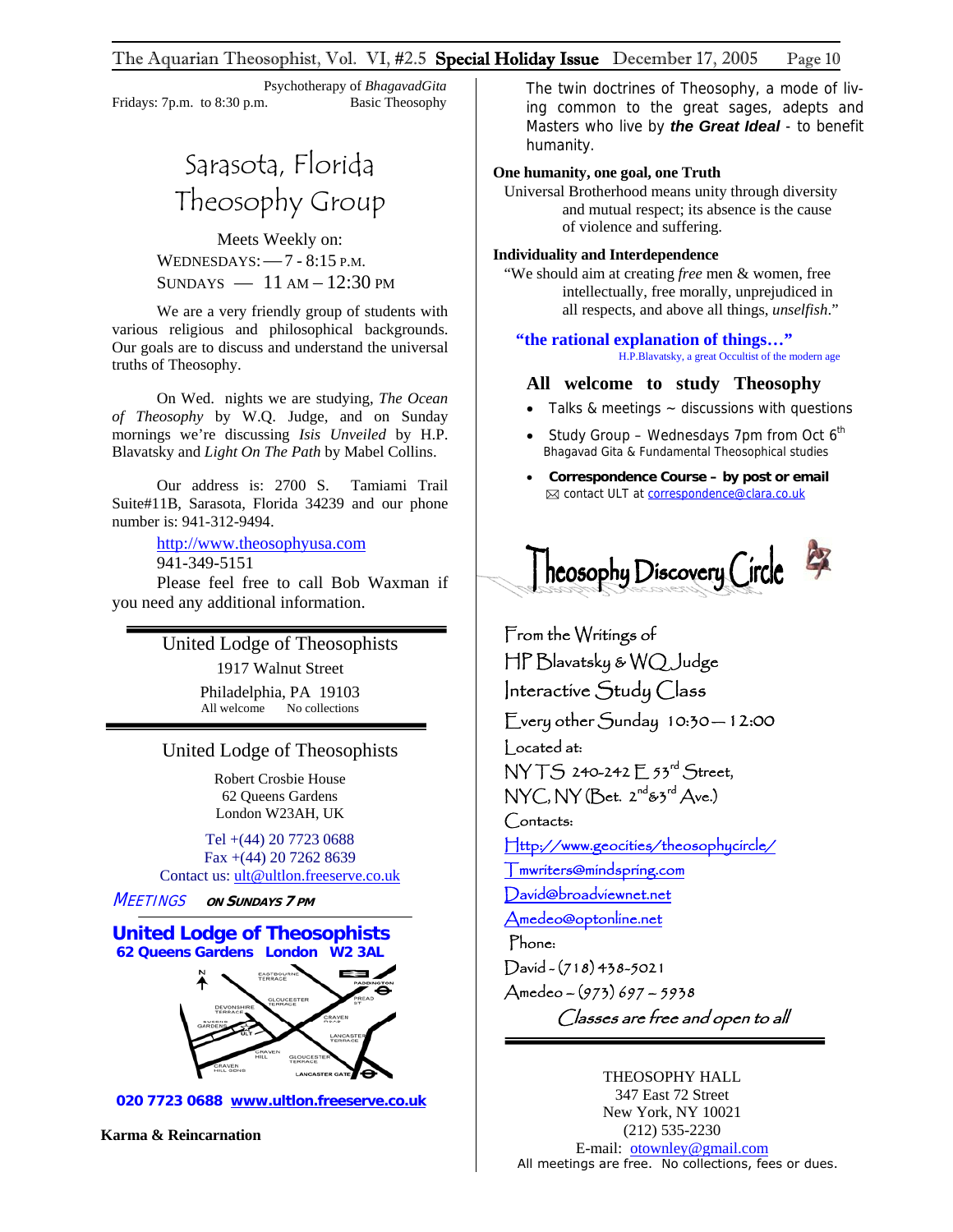### The Aquarian Theosophist, Vol. VI, #2.5 Special Holiday Issue December 17, 2005 Page 11

Discussion — Multi-Media Monday Night 7:30-9:00pm

Investigation of the unexplained laws of Nature, and the psychical powers latent in man. Free Study Materials Provided

- Meditation & Raja Yoga
- Dreams and the Dreamer
- Karma and Reincarnation
- Places After Death
- Spiritual and Psychic Realms
- A Relationship with God
- Science and Psi Phenomena THEOSOPHY HALL
	- 347 East 72 Street, NY NY 10021 Doors Open at 6:45PM Phone: (212) 535-2230 Refreshments Served

Current topics: Contrasting ancient theosophical teachings with the standard scientific view of the world, and current psi phenomena. Including distance viewing, crop circles, remembering past lives, etc.

Texts include *The Secret Doctrine, Isis Unveiled* and other original Theosophical sources. \_\_\_\_\_\_\_\_\_\_\_\_\_\_\_\_\_\_\_\_\_

The Bhagavad-Gita Wed. Night — 7:30-8:45

Free Study Materials Provided

The ancient psychology of the East and its application in this "era of Western Occultism."

SPANISH STUDY CLASS "Ecos del Oriente", by Wm.Q. Judge

Meets the first two Wednesdays of the month

THEOSOPHY HALL 347 East 72 Street, NY, NY 10021 Doors Open at 6:45PM Phone: (212) 535-2230

THE UNITED LODGE OF **THEOSOPHISTS** "Maitri Bhavan" 4, Sir Krishna Rao Road, Near Lalbagh West Gate, — Basavanagudi, Bangalore-560 004.

# THEOSOPHY

# *Secret Doctrine Classes*

Sunday 10:30am - 12:00

Theosophy Discovery Circle, New York City

240-242 E. 53rd St [between 2nd & 3rd Ave.]

Monday 7:30 to 9 pm

New York ULT 347 East 72<sup>nd</sup> Street, NY

Wednesday 2 to 4 pm

 Antwerp ULT, Belgium Wednesday 7:30 to 8:45 pm

Los Angeles ULT

Saturday 10 am to 12 noon — The Wind Horse

Long Beach — First Saturday of every month

Wednesday — Bangalore ULT, India

Wednesday: 6p.m. — 7.30p.m. Athens 10680, GREECE 60 Charilaou Trikoupi Str — 3rd floor

#### LOGIE UNIE DES THÉOSOPHES

Loge Unie des Théosophes

11 bis, rue Kepler – 75116 Paris, FRANCE

Conferences Mercredis,  $19 h 30 - 20 h 45$ 

*Loge Unie des Théosophes Douala Camaroon B.P. 11372 Douala Localisation Ndog - Bong Heures d'ouverture: mercedi 19h – 20 h 15 Samedi 19h – 20 h 15*  Toutes les activités de la Loge sont libres et gratuites Les reunions commencent et se terminent aux heures précises indiquées La Loge est maintenue en activité par des participations bénévoles

Tel: 40-76-72

United Lodge of Theosophists 4865 Cordell Avenue, Suite 4 Bethesda, MD 20814 phone (301) 656-3566 web: www.ultdc.org

Meetings: Sundays 11 a.m. to 12 noon (Lectures followed by questions and answers, or group discussions.) ============================================

#### Den TEOSOFISKA

Ursprungliga Undervisningen

 UNITED LODGE OF THEOSOPHISTS, Malmölogen

Kungsgatan 16 A, 211 49 Malmö, tel. 0709 26 22 12

## **TEOSOFISKA FÖREDRAG**

Stiftelsen Teosofiska Kompaniet United Lodge of Theosophists – Malmölogen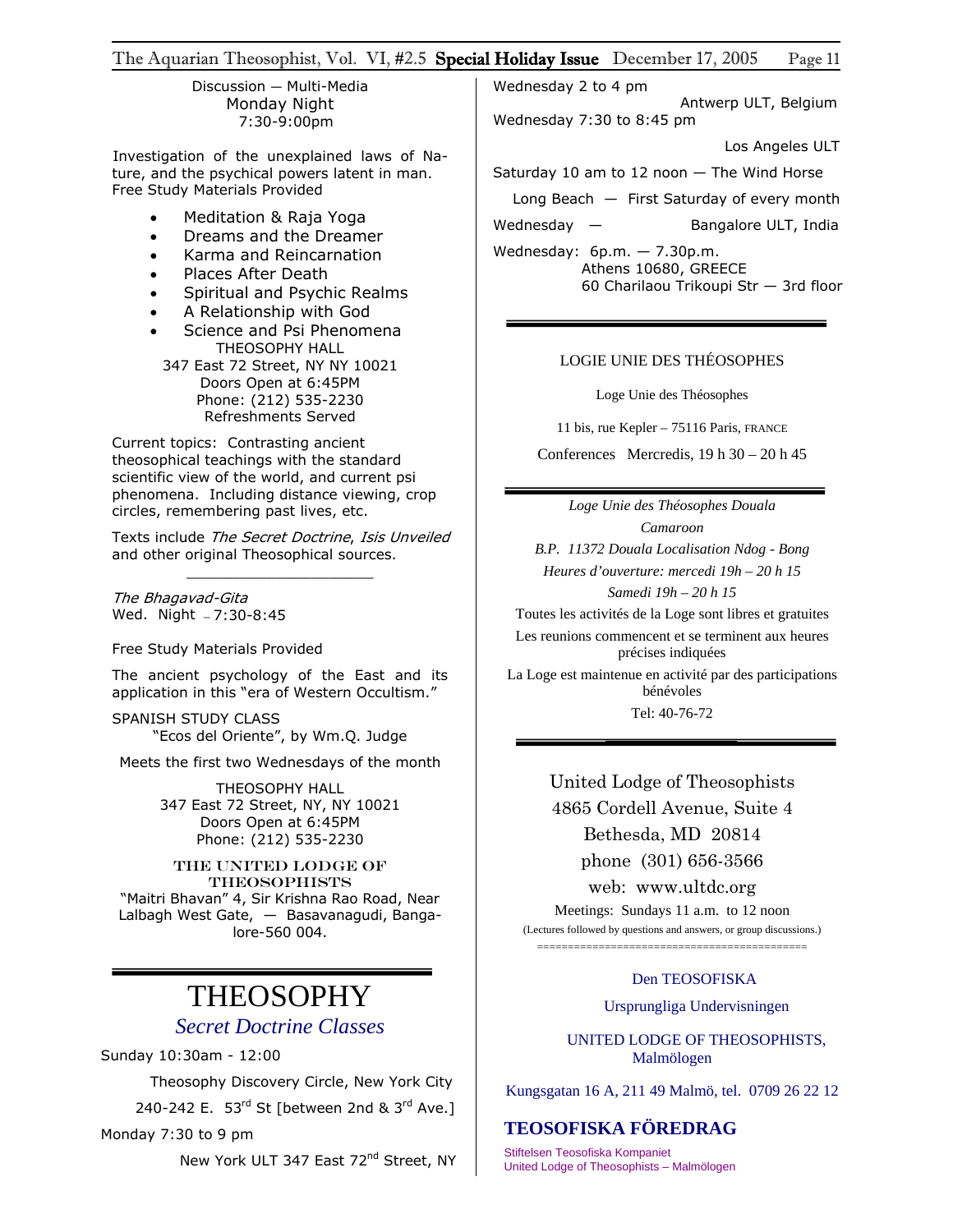## The Aquarian Theosophist, Vol. VI, #2.5 Special Holiday Issue December 17, 2005 Page 12

Peter Bernin, Roslinsväg 6, 217 55 Malmö +46 (0)709 26 2212

hemsida: [www.t](http://www.teosofiskakompaniet.net/)eosofiskakompaniet.net

[email: redaktionen@teosofiskakompaniet.net](http://www.teosofiskakompaniet.net/)

Phoenix ULT THEOSOPHY HALL -- 77 W. ENCANTO BLVD. PHOENIX, ARIZONA 85003 Phone 602-290-0563

## PROGRAM - 2004―2005

 SUNDAY EVENINGS 7:00 - 7:45 P.M. Universal Theosophy by Robert Crosbie 8:00 — 8:45 P.M.

Study, read, question, discuss, discover, the Teaching and Philosophy of Theosophy IN:

THE SECRET DOCTRINE by H.P. Blavatsky

United Lodge of Theosophists

799 Adelaide Street London, Ontario N5Y 2L8 CANADA

Wednesday Evening 7:30 to 8:45 PM \_\_\_\_\_\_\_\_\_\_\_\_\_\_\_\_\_\_\_\_\_\_\_\_\_\_\_\_\_\_\_\_\_\_\_\_

**A study of the** *Key to Theosophy,* **the "Proem" from** *The Secret Doctrine,* **and** *Raja Yoga and Occultism.* 

| Sunday Nov. 20 | "Karmic Law"                       |
|----------------|------------------------------------|
| Sunday Dec. 18 | The Eternal Pilgrim"               |
| Sunday Jan. 15 | "Evolution"                        |
| Sunday Feb. 12 | "The Sevenfold Man"                |
|                | Sunday March 12 "The Symbolic Egg" |
| Sunday April 9 | "Magic Through the Ages"           |
| Sunday May 7   | "White Lotus Day"                  |

Sunday Evening—7:00 to 8:00 PM *Isis Unveiled* by H. P. Blavatsky

> Email contact: Laura Gray at [classiccontours@sympatico.ca](mailto:classiccontours@sympatico.ca)



**THE AQUARIAN THEOSOPHIST** is a computer generated magazine with a major issue and supplement each month. When received as an email attachment, it is free.

The magazine has a small hardcopy list to which one may subscribe at \$30 per year, domestic; and \$40 per year international. All subscriptions outside The United States travel airmail. It is NOT self-supporting and subsists on donations to cover the shortfall. The address for articles, correspondence and subscriptions and/or donations is:

> The Aquarian Theosophist 245 West 33rd Street Los Angeles, CA 90007-4108 U. S. A.

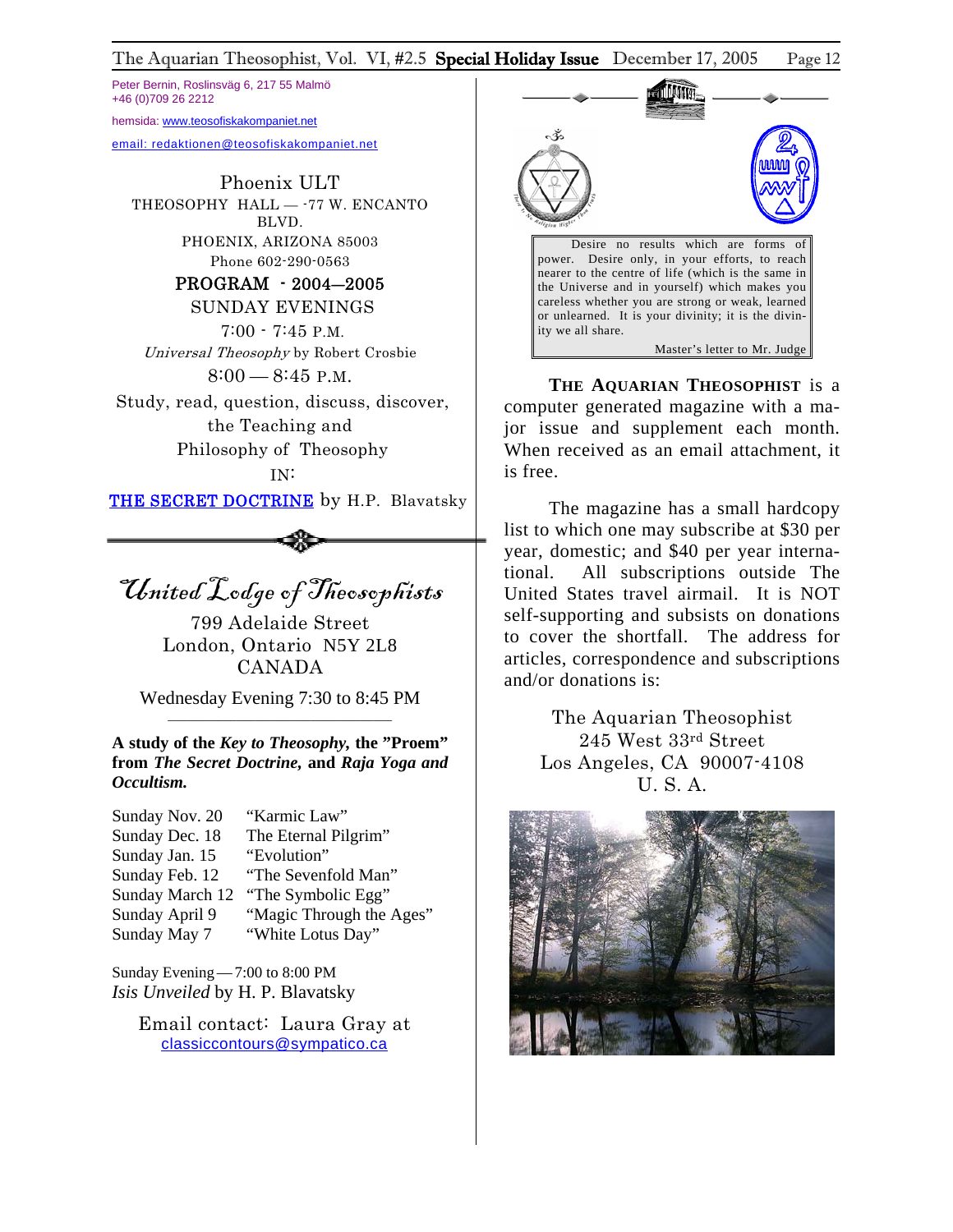# <span id="page-12-0"></span>Gods, Monads and **ATOMS**

## **Introduction**

One of the most important questions a human being may ask is: What is life? Or more personally phrased: Who am I?

Overviewing the history of world thought different answers have come up, which can be broadly divided into three ways of looking at these questions

- Religious
- Philosophical, and
- Scientific

**One Life:** But where does multiplicity come in? Spinoza pointed to Unity; Leibniz pointed to multiplicity; and *The Secret Doctrine tells us: "*Those unable to seize the difference between the monad — the Universal Unit — and the Monads, or the manifested Unity […] ought never to meddle in philosophy, let alone Esoteric Sciences. (*S.D.* I, 614)

## **1. What is the monad?**

Consciousness or the power to perceive and to experience, is the cause of all that is. Every being exists thanks to a center of consciousness. All different lifeforms are in their deepest core embodied centers of consciousness. These centers of consciousness are called in theosophy, following Pythagoras and Leibniz, monads, because they are indivisible units of the universal consciousness which is the source of all that lives. Or as Leibniz puts it:

"The monad is nothing other than a simple substance, that enters into composites. Simple means without parts. And there must be simple substances, since there are composites; for the composite is nothing but an accumulation or aggregate of simples, and these monads are the true atoms of nature, and, in a word, the elements of things."

What does Leibniz mean?

He does not only say that everything that exists is a composite of non composite, therefore simple substances, but also that a composite can only be an essential living being and a unity if a simple substance unifies its composite parts. This **unifying** factor is the true unity of a being, in other words the monad of a being.

*In other words: The Being of a being does not exist —* or a being is not a **being** because of its different parts out of which it is made up (atoms, genes…etc.), but because of a simple (**meaning partless)** substance which is the ensouling and overshadowing consciousness of that being.

**So this is very important;** *as Leibniz* holds that only a **unit can unity** — only what has unity can engender unity. If there were no simple substances to do this unifying, then there would be no way to unity pluralities into composite wholes. So the idea of this quote, is **NOT** just the trivial (and materialistic) point that composites require units because composites are pluralities, but rather the more vital and more interesting idea that composites which are themselves expressing themselves as a unit and as a unity, — composites which are themselves unified require true **partless** units to serve as unifiers, or, as Plotinus expresses the idea:

Every particular thing has a One of its own to which it may be traced: the All has its One, its Prior but not yet the Absolute One: through this we reach the Absolute One, where all such reference comes to an end. Now when we reach a One — the stationary Principle — in the tree, in the animal, in soul, in the All — we have in every case the most powerful, the precious element" (*Third Ennead viii.10*)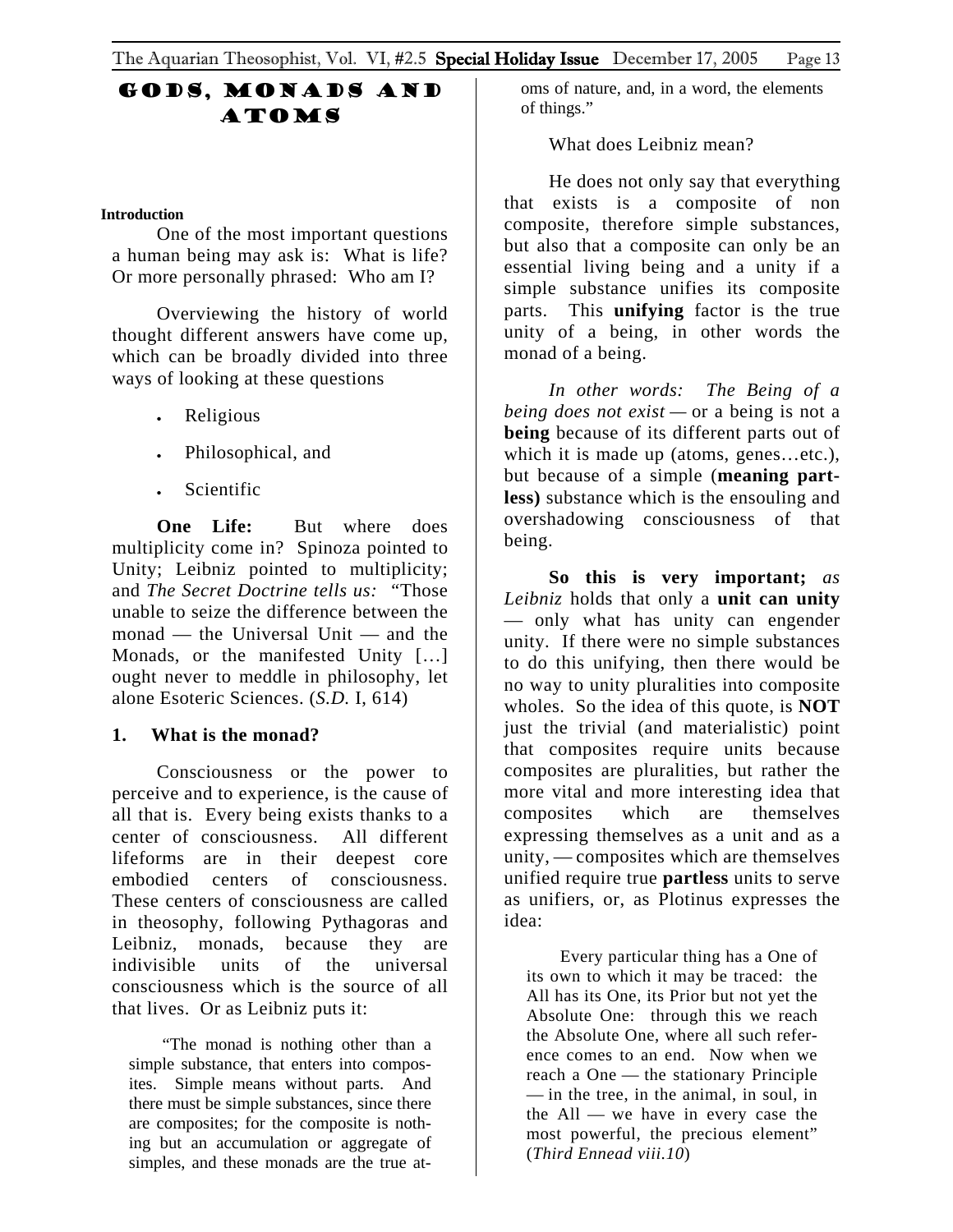# **2. Every being is a Whole/Part.**

So, everything that exists is of **a composite nature.** Every plant, animal or human, but also every cell or molecule, even every **planet or solar system is a composite being.** Every being exists of smaller beings and is part of a greater being. Each entity is **a whole** and at the same time *a part* of another whole. A whole atom is *e.g.,* part of a whole molecule, and a whole molecule is part of a whole cell, and the whole cell is part of a whole organ and that organ is part of a whole organism, like our body. Each of these entities is neither a part, neither a whole, but a whole/part, and is neither one, neither many, but one/many.

Now what is now responsible for the fact that the **composite nature of any being functions as a living and organic whole?**Through what means can **a composite being maintain its wholeness, its own identity and functionality?** This cannot be the mere consequence of the workings of the composite and in their turn composite parts of that being. It has to be something which **transcends the composites of that being, and which therefore is in itself not of composite nature.** Because if that "something" were to be in itself composite, then it would and could only exist because of its composites , and such ad infinitum. Only a simple and impartible substance or unit can be responsible for the fact that a being manifests itself as a being. That simple substance the monad. (Theosophy opposes the materialistic view — whether physical or quantum physical — of modern science that we would find the ultimate essence of a being by dividing it into parts. The wholeness and the **being**  of a being is not the product of the sum total of its parts, but is the **result** of a **unity** which precedes these multiple parts. **That's why Leibniz calls the monad a true atom.** 

When Leibniz names the monads the true atoms, he refers to the ancient (and theosophical) meaning of the word, namely: *impartibles* (atomoi). When the word atom is used this does not refer to a chemical atom, which is of course partible; or as remarked by HPB:

Leibniz was an absolute idealist in maintaining that material atoms are contrary to reason. For him *matter* was a simple representation of the monad, whether human or atomic. Monads, he thought (as we do) are everywhere. Thus the human soul is a monad, and every cell in the human body has its monad, as every cell in animal, vegetable, and even in the (socalled) *inorganic* bodies […] The *atoms* of Leibniz have, in truth, nothing but the name in common with the atoms of the Greek materialists, or even the *molecules* of modern Science. He calls them *formal atoms…*" (*SD*I, 630-631fn; see also SD II 672fn)

What is being explained here is that all that exists, not only humans, animals, plants, but also cells, molecules, atoms or even sso-called subatomic particles out of which the bodies of these beings exist, are phenomenal expressions and perceptions of metaphysical or formal atoms, meaning **simple and impartible substances:**

"*That which was for him [Leibniz] the primordial and ultimate element in every body and object was thus not the material atoms, or molecules, necessarily more or less extended, […] but immaterial and metaphysical atoms, 'mathematical points'; or real souls […] Thus, reality in the manifested world is composed of a unity of units, so to say, immaterial (from our stand-point) and infinite. This Leibniz calls "Monads," Eastern philosophy "Jivas" and Occultism gives it with the Kabalists and all the Christians, a variety of names. They are with us, as with Leibniz — the "expression of the universe," and every physical point is but the phenomenal expression of the noumenal, metaphysical point."* (SDI, 629- 30)

# **4. The Whole is more than the parts**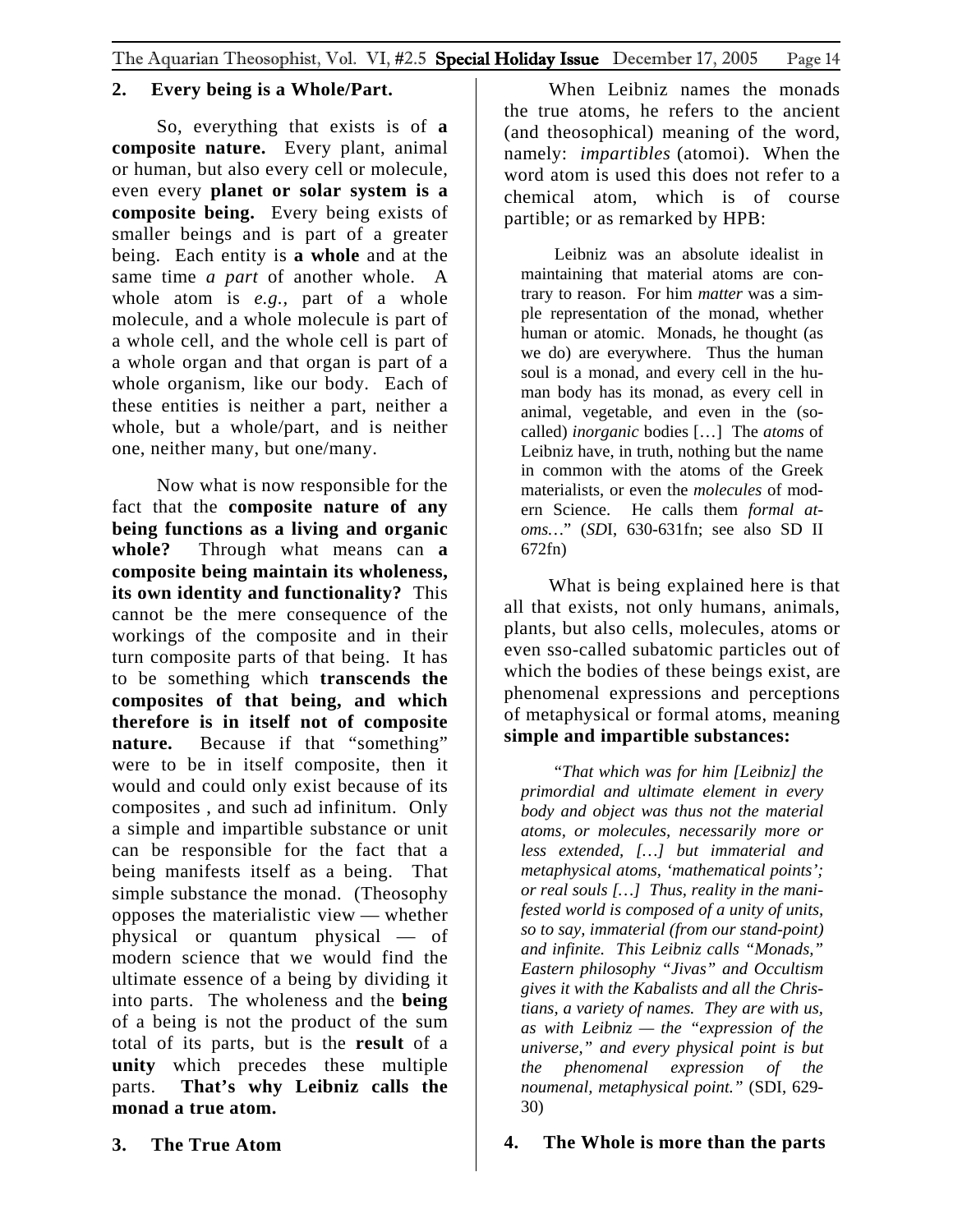*"One is obliged to admit that perception and what depends upon it is inexplicable on mechanical principles […] In imagining that there is a machine whose construction would enable it to think, to sense, and to have perception, one could conceive it enlarged while retaining the same proportions, so that one could enter it, just like into a windmill. Supposing this, one should, when visiting within it, find only parts pushing one another, and never anything by which to explain a perception. Thus it is in the simple substance [or monad], and not in the composite or in the machine, that one must look for perception." (*Leibniz, *Monadology, Section 17)* 

# **5. Monad: a unity of Atma-Buddhi**

The monad is **conscious and substantial at the same time. The monad is a conscious substance, which simply means that its consciousness manifests itself as the primordial substance of each being.** The monad is therefore not only the **essential consciousness of a being, but also its fundamental substance.** All beings are made as it were of the same substance, just like waves of the ocean are made of the same water. And again it is important to understand that with the word substance one does not refer to something which has material properties, like expansion, size, shape or divisibility (these are characteristics of perception). The, for us, visible matter is only a phenomenon, while substance is that which is primordial matter, that which stands on its own, and is therefore the basis of all phenomena. The monad is therefore the substantial center of consciousness of each life form (the body is a perception of the monad, is in the monad, and it has no size, shape, form….)

Now the consciousness of the monad we call Atman, the substance we call Buddhi and the Self-Consciousness we call Manas. The monad is therefore a unity of spirit-substance, of Atma-buddhi:

*"Thus it may be wrong on strictly metaphysical lines to call Atma-Buddhi a MONAD, since in the materialistic view it is dual and therefore compound. But as Matter is Spirit, and vice versa: and since the Universe and the Deity which forms it are unthinkable apart from each other, so in the case of Atma-Buddhi." (SDI, 179)* 

*"The Sixth principle in Man (Buddhi, the Divine Soul) though a mere breath, in our conceptions, is still something material when compared with divine "Spirit" (Atma) of which it is the carrier or vehicle […] the two constituting in Man the MONAD, and in Nature the first link between the ever unconditioned and the manifested."* (*SDI, 119)* 

So, as a monad, each manifested being is linked with the unmanifested. When we define a monad as a center of consciousness, we could say that *atma stands for the consciousness* and *buddhi*  for the *center of that center of consciousness.* For that reason buddhi is called the substantial vehicle of atma. Or in other words: Atma is pure spirit or the One Self and buddhi is the Soul of Spirit, in other words, the spiritual soul. And HPB points out that it is not due to Atman, but is because of the substantial nature of buddhi that the monad can be understood as a metaphysical atom or Master-Atom. Without this atomic character of Buddhi atman would not be able to express itself in a differentiated way. (there would not be many souls):

The term "Master Atom" is not applicable to the  $7<sup>th</sup>$  principle, though it can be very properly used in reference to the  $6<sup>th</sup>$ , the vehicle of spirit, or spiritual soul. […] The  $7<sup>th</sup>$  principle, or rather its essence, belongs to the *seventh* state of matter, i.e., a state which may be viewed in our mundane conceptions as pure spirit; while the nature of the *sixth* principle is not a *center of force*  like its spirit, a centre in which the idea of all substance disappears altogether, but a fluidic or rather ethereal "atom." The former is undifferentiated, the latter — differ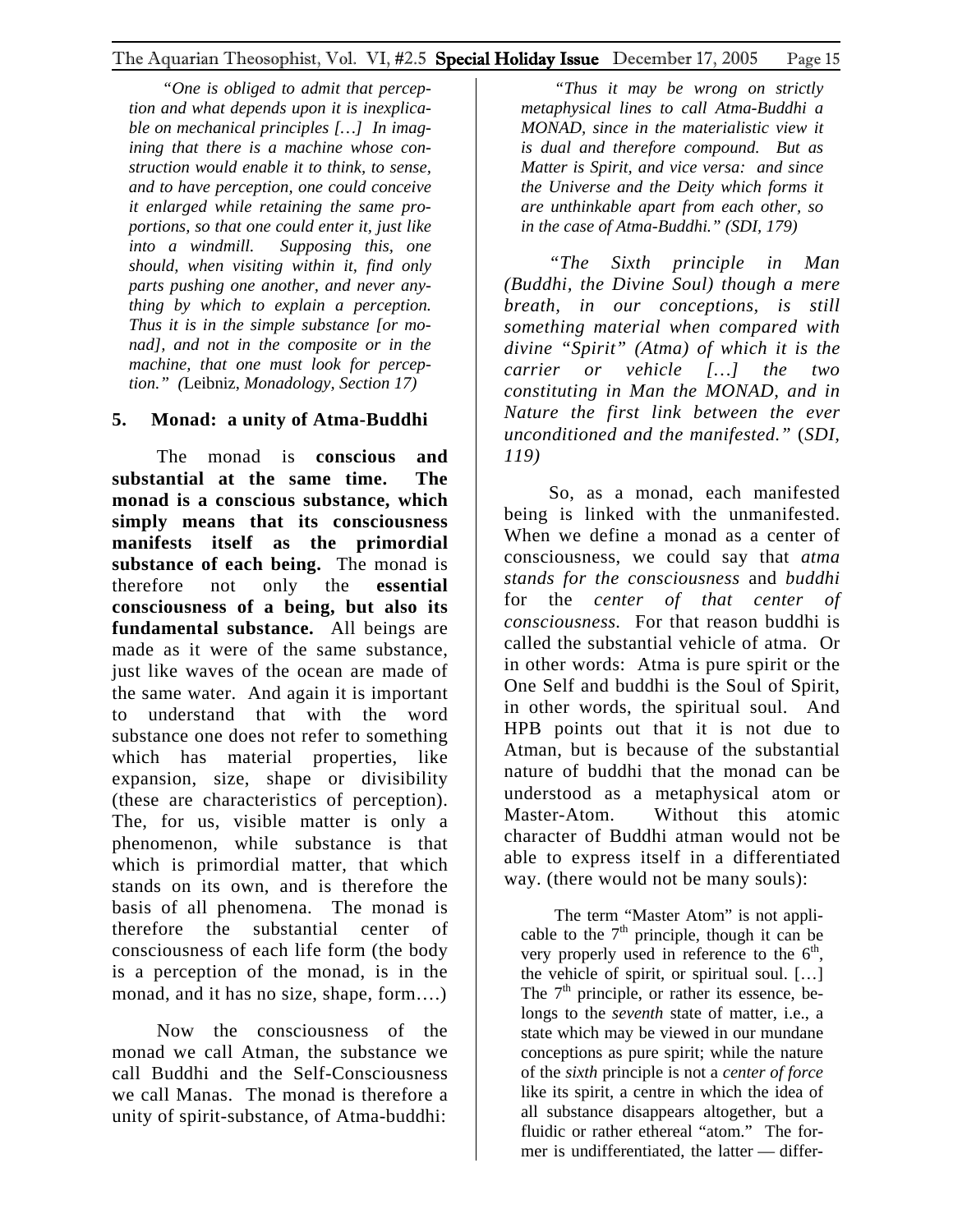entiated matter, though in its highest and purest state. One, the life that animates the atom, the other, the vehicle that contains it. (*Theosophical Articles and Notes, p. 87-87)* 

One could also understand the biunity of the monad in the following way. The power to perceive (atma) can only manifest or express itself through a centre from which this power of perception can take place. Without a point from and through and in which perception can happen, perceiving and therefore also experience, would be impossible, because any kind of perception needs a basis for the (universal perceiver) from which one may perceive. The infinite consciousness of the One Self which is above time and space eternally present everywhere, can as such not have any experience, because as the SELF it is already that which it may experience (it would be like playing a Beethoven Sonata on a piano with one keynote). Now, this first basis (upadhi) from which atman can perceive is Buddhi. It is only through a substantial center or buddhi that —

(1) every monad is distinct as a spiritual unity from its source (the universal **unity**);

(2) every monad differs from every other monad;

(3) that the evolutionary experience of that monad can be stored up so to say as its experience and not that of another monad, which makes it possible that evolution has a meaning, not only for the whole, but also for every being in the whole. That's why the SD teaches that no monad disappears at the end of an evolutionary cycle.

## **6. Differentiation is not the same as separation**

However, the evolutionary difference between monads must never be seen as separation. Why not? Because:

1) it is through the presence of atman or the **SELF** that no monad is

separated from its source *universal unity*

- 2) that no monad is ever separated from any other monad and
- 3) each monad has in itself the potentiality of every other monad.

"The Monads are not discrete principles, limited or conditioned, but rays from that one universal absolute Principle." (SD II, 167)

By seeing monads as rays and not as material objects we may better understand that they are on one hand different from each other, but that they are on the other hand not separate from each other, because they are rays of the same atomic light.

## **(third fundamental…)**

7. Entelechy, Emanation and Evolution

Now, each monad has its own intrinsic nature or quality which it tries to express through evolution. Each monad has its own pilgrimage. Its own dharma or inner striving and appetite (Leibniz would say), by which anything that is latent can become potent and active. Aristotle called this evolutionary process entelechy (enteleccheia): which refers to the realization of that which is already potentially present. So the monads are called entelechies meaning units of consciousness that **express from the inside to the outside** their intrinsic natures. It is through this process of entelechy, through evolutionary unfolding that a monad emanates lower monads who are collectively the lower vehicles and vestures and principles of this **hierarchical higher monad**, and which allows this higher monad to express and manifest its capacities. So, not only is each being a monad, but also the body and the psyche of that being are composed by its own emanations.

Now: here comes the formula which enables one to understand the threefold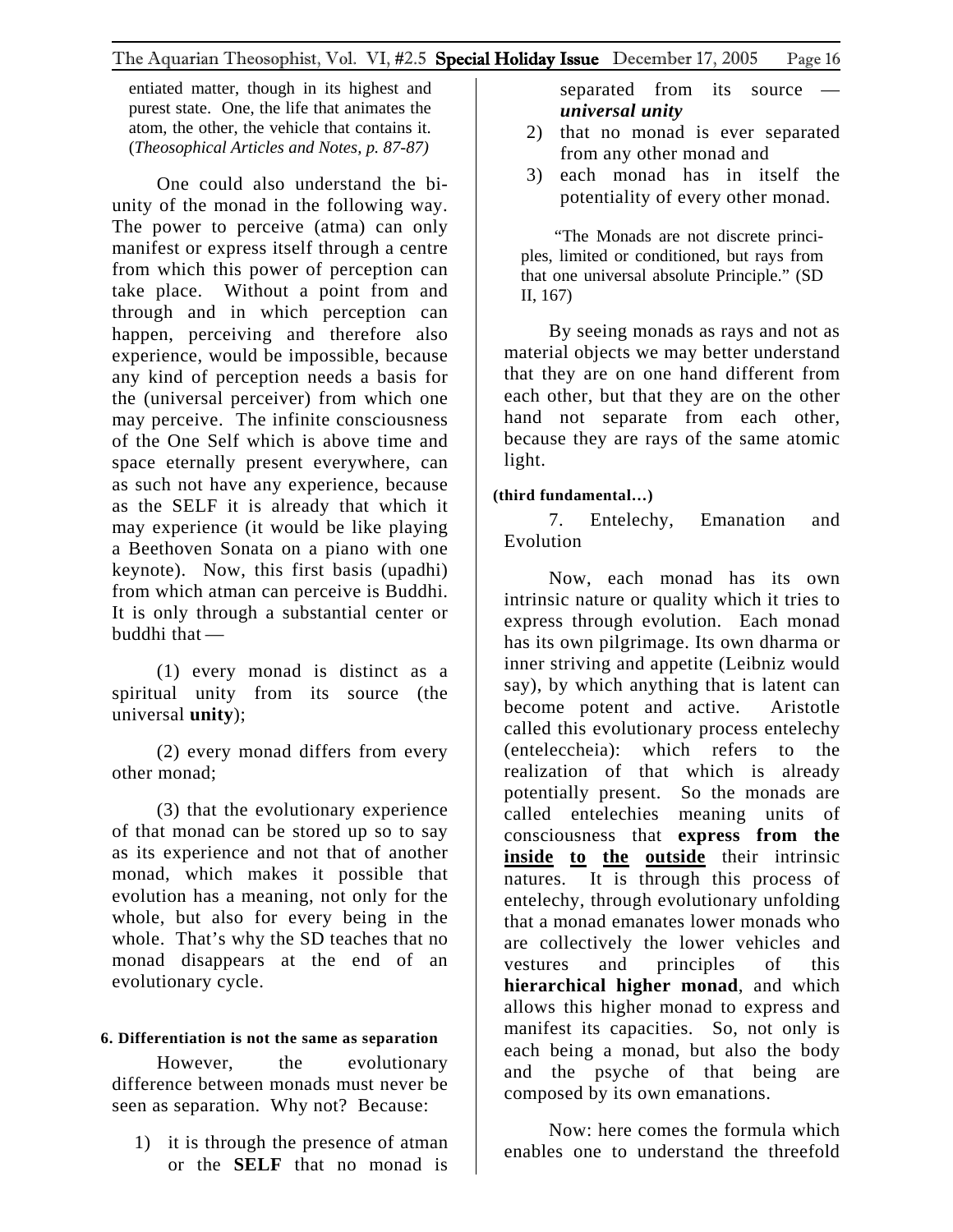<span id="page-16-0"></span>division of Gods, Monads and atoms or spirit, soul and body. The monads of the body of a being are called **life-atoms** or simply **lives;** the monads that form collectively the psyche of a being are called elementals and the monad of that being itself is called — in comparison with these lower monads: **a god**. The cells, molecules and atoms of a body, and the elemental constituents or building blocks of the psyche are in their essence as much evolving monads as is their **prior and originating monad**, which uses these lower monads. Of great importance for our understanding is that an emanating monad functions in relation to its emanated monads as the **dominant,** or ruling or leading monad. It is  $-$  as it were — the **Over Soul** of these lower monads. Leibniz illustrates this as follows:

"Each simple substance or individual monad…forms the center of a compound substance (such as an animal, for example), and is the principle of its uniqueness, being surrounded by a mass composed of an infinity of other monads which constitute the body belonging to this central monad." (Leibniz, *Principles of Nature and Grace, Based on Reason,*  $Sec.3)$ 

In Latin this leading monad is called the *Monas monadun*, the higher unit of the lower units.

The Monad is **universal** because it is a center of consciousness, and consciousness is universal. The Monad is **individual** because it is a center of consciousness and a center is individual **Unmanifested**, the Monad is the **ONE ABOVE ALL BEINGS**; **manifested**, It is the **One of all beings** and **differentiated**, it is **the One of each being**. The Monad is as a boundless circle of which each being is the center and of which the circumference can not be limited by any being, because **the Infinite unity** includes all beings.

## **Does unity ever divide itself?**

Multiplicity does not mean that a whole divides itself into parts — like a pie, but that this whole or unit emanates lower *wholes*, which emanate in their turn again lower wholes. Each lower whole is part of a **greater**, like circles within circles within circles. Thus any lower **unity** is part of a greater **unity — or monad** — from which it emanated.

So: Differentiation through emanation does not mean that the emanating monad disappears into the **emanated monads**, because if that were true the unity within the multiplicity would cease to exist.

D.R.



# **HPB DEFENSE FUND REPORT[1](#page-16-1)**

**\$10,000.00 FUND RAISING EFFORT FOR PUB-LISHING AN AUTHENTIC VOLUME I OF HPB's**  *Letters.*

| <b>Cumulative gifts as of November 10, 2005</b> |  |  |  |
|-------------------------------------------------|--|--|--|
|                                                 |  |  |  |

| ER                    | 500.00   |
|-----------------------|----------|
| Anonymous             | 50.00    |
| DLJ                   | 50.00    |
| EPB                   | 200.00   |
| <b>MRJ</b>            | 50.00    |
| DLJ                   | 100.00   |
| <b>RD</b>             | 250.00   |
| Anonymous             | 50.00    |
| <b>PHX</b>            | 500.00   |
| Anonymous             | 20.00    |
| Anonymous             | 20.00    |
| Anonymous             | 500.00   |
| <b>RD</b>             | 500.00   |
| <b>GR</b>             | 1,248.00 |
| <b>CR</b>             | 50.00    |
| EPB                   | 300.00   |
| Anonymous             | 20.00    |
| James & Sally Colbert | 50.00    |
| Anonymous             | 100.00   |
| Anonymous             | 25.00    |
| APGr                  | 500.00   |
|                       |          |

<span id="page-16-1"></span>. ED.,<sup>A</sup> <sup>T</sup>.  $1$  We apologize. You were promised a thermometer each month, but we discovered a learning disability in that department. Fund stands at  $65^{+}\%$  -

l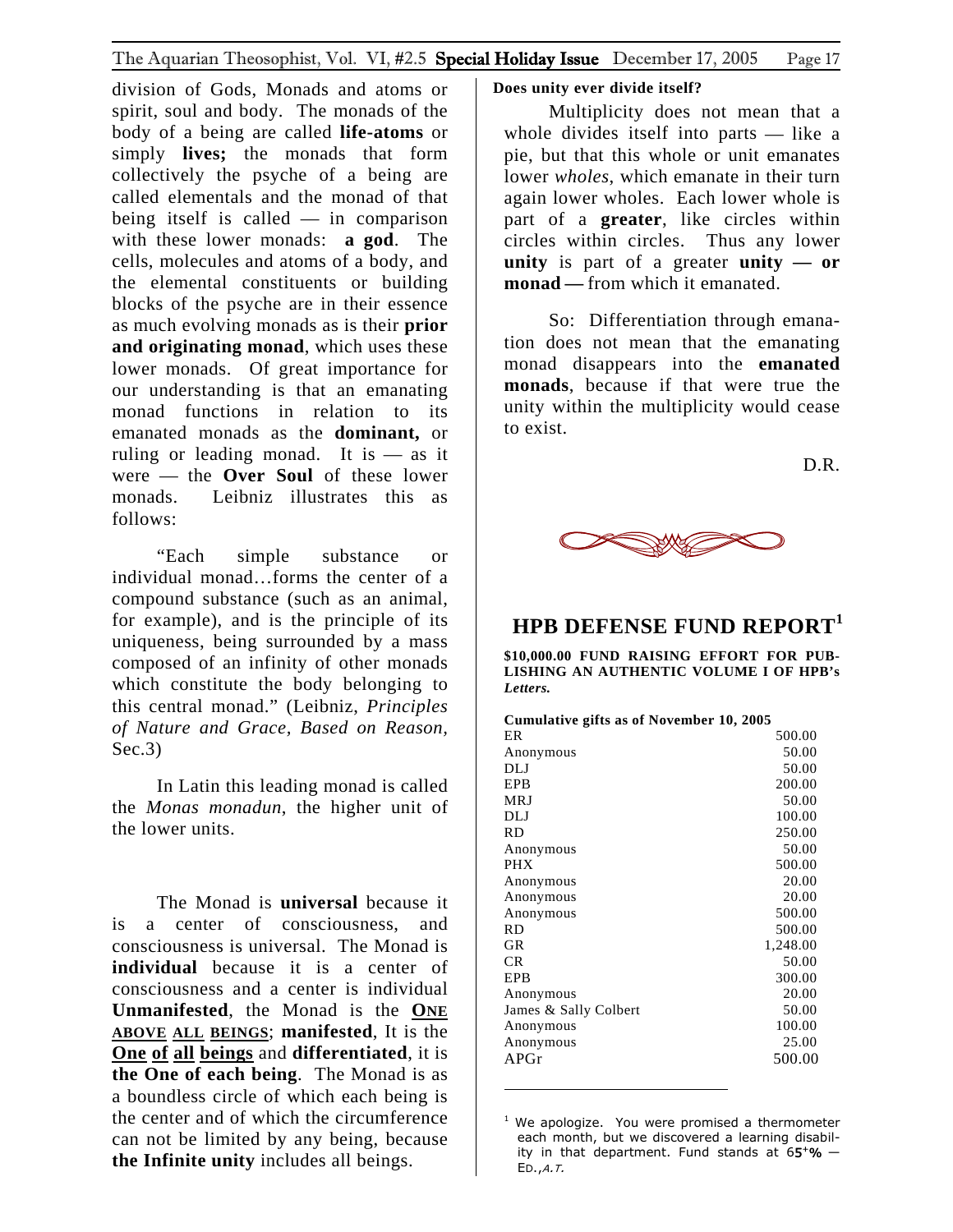## <span id="page-17-0"></span>The Aquarian Theosophist, Vol. VI, #2.5 Special Holiday Issue December 17, 2005 Page 18

| DB                                     | 50.00  |
|----------------------------------------|--------|
| Friends in India                       | 100.00 |
| Pacific Rim Theosophist                | 10.00  |
| <b>GB</b>                              | 30.00  |
| Anonymous                              | 25.00  |
| <b>GLS</b>                             | 500.00 |
| <b>KS</b>                              | 500.00 |
| Anonymous                              | 200.00 |
| TOTAL AS OF November 15, 2005 6,498.00 |        |

The HPB Defense Fund is specifically dedicated to the publication of an authentic Volume I of Madame Blavatsky's letters. The proposed volume will have the fraudulent letters in the current Adyar edition removed and also take note of other authors who follow the practice of mixing lies side by side with truth as if they were *equally relevant.*  It is our intent to equip the student and inquirer with eyes to *discriminate* the authentic from the fraudulent, the clean from the corrupt.

A good companion volume for a historical overview of the life of Madame Blavatsky. Is already in print: *The Extraordinary Life and Influence of Helena Blavatsky."* (600+ pages). This volume is by far the most readable and best documented work available. — ED., *A.T. [1](#page-17-1)*

"She has no need of any man's praise; but even she has need of Justice." William Q. Judge



## Tenzin Gyatso on Science and Spirituality[2](#page-17-2)

## **Our Faith in Science**

SCIENCE has always fascinated me. As a child in Tibet, I was keenly curious about how things worked. When I got a toy I would play with it a bit, then take it apart to see how it was put together. As I became older, I applied the same scrutiny to a movie projector and an antique automobile.

At one point I became particularly intrigued by an old telescope, with which

I would study the heavens. One night while looking at the moon I realized that there were shadows on its surface. I corralled my two main tutors to show them, because this was contrary to the ancient version of cosmology I had been taught, which held that the moon was a heavenly body that emitted its own light.

But through my telescope the moon was clearly just a barren rock, pocked with craters. If the author of that fourthcentury treatise were writing today, I'm sure he would write the chapter on cosmology differently.

If science proves some belief of Buddhism wrong, then Buddhism will have to change. In my view, science and Buddhism share a search for the truth and for understanding reality. By learning from science about aspects of reality where its understanding may be more advanced, I believe that Buddhism enriches its own worldview.

For many years now, on my own and through the Mind and Life Institute, which I helped found, I have had the opportunity to meet with scientists to discuss their work. World-class scientists have generously coached me in subatomic physics, cosmology, psychology, biology.

It is our discussions of neuroscience, however, that have proved particularly important. From these exchanges a vigorous research initiative has emerged, a collaboration between monks and neuroscientists, to explore how meditation might alter brain function.

The goal here is not to prove Buddhism right or wrong — or even to bring people to Buddhism — but rather to take these methods out of the traditional context, study their potential benefits, and share the findings with anyone who might find them helpful.

<span id="page-17-1"></span><sup>&</sup>lt;sup>1</sup> It is offered at a discount to subscribers: \$20 for the hardback version; \$15 for the softback; and is also available online at [www.theosociety.org/pasadena/tup/-onl.htm](http://www.theosociety.org/pasadena/tup/-onl.htm)

<span id="page-17-2"></span><sup>&</sup>lt;sup>2</sup> By TENZIN GYATSO, the 14th Dalai Lama, is the author of "The Universe in a Single Atom: The Convergence of Science and Spirituality." OP Ed article of Nov. 12, 2005, NY Times.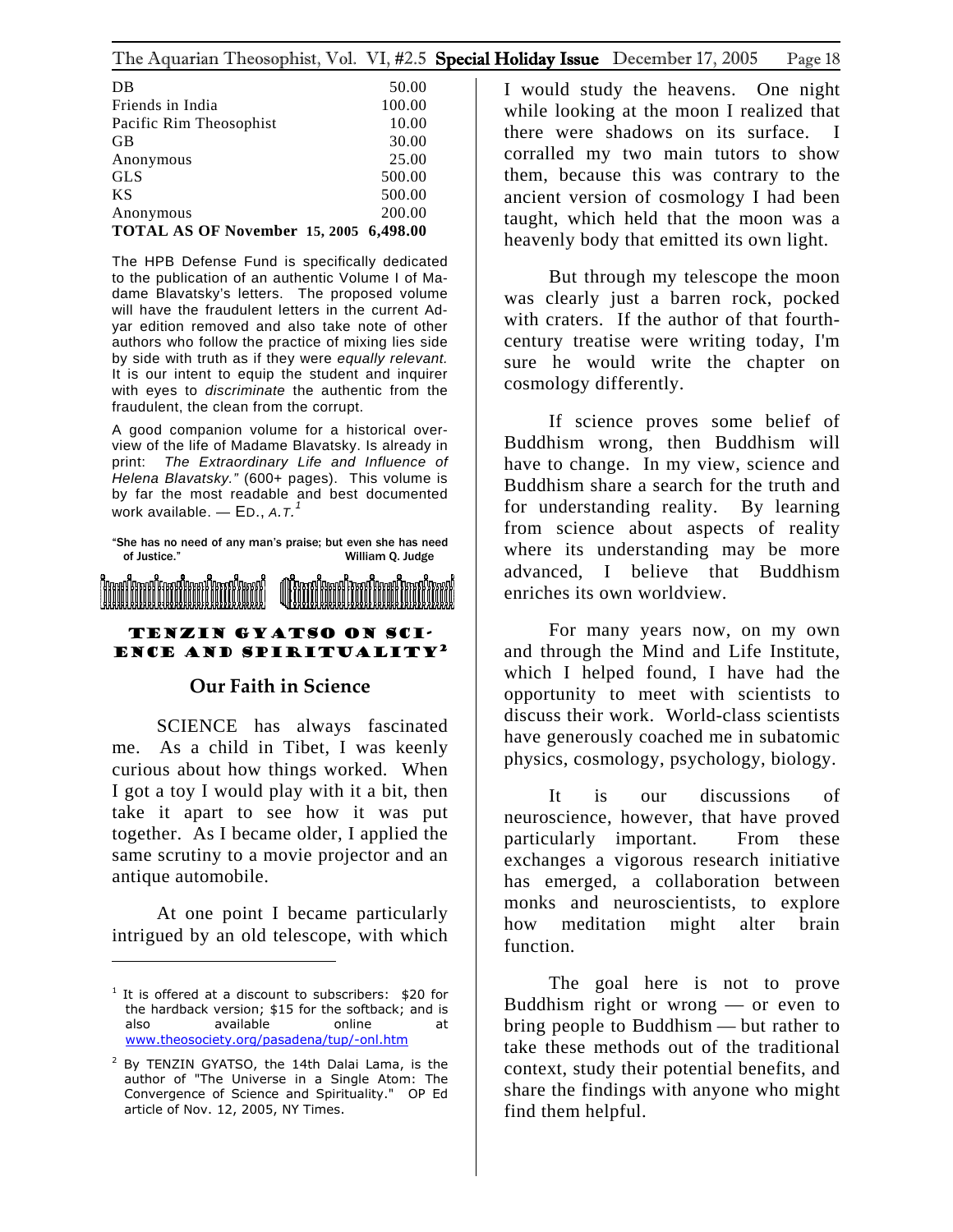After all, if practices from my own tradition can be brought together with scientific methods, then we may be able to take another small step toward alleviating human suffering.

Already this collaboration has borne fruit. Dr. Richard Davidson, a neuroscientist at the University of Wisconsin, has published results from brain imaging studies of lamas meditating. He found that during meditation the regions of the brain thought to be related to happiness increase in activity. He also found that the longer a person has been a meditator, the greater the activity increase will be.

Other studies are under way. At Princeton University, Dr. Jonathan Cohen, a neuroscientist, is studying the effects of meditation on attention. At the University of California Medical School at San Francisco, Dr. Margaret Kemeny has been studying how meditation helps develop empathy in school teachers.

Whatever the results of this work, I am encouraged that it is taking place. You see, many people still consider science and religion to be in opposition. While I agree that certain religious concepts conflict with scientific facts and principles, I also feel that people from both worlds can have an intelligent discussion, one that has the power ultimately to generate a deeper understanding of challenges we face together in our interconnected world.

One of my first teachers of science was the German physicist Carl von Weizsäcker, who had been an apprentice to the quantum theorist Werner Heisenberg. Dr. Weizsäcker was kind enough to give me some formal tutorials on scientific topics. (I confess that while listening to him I would feel I could grasp the intricacies of the full argument, but when the sessions were over there was often not a great deal of his explanation left behind.)

What impressed me most deeply was how Dr. Weizsäcker worried about both the philosophical implications of quantum physics and the ethical consequences of science generally. He felt that science could benefit from exploring issues usually left to the humanities.

I believe that we must find a way to bring ethical considerations to bear upon the direction of scientific development, especially in the life sciences. By invoking fundamental ethical principles, I am not advocating a fusion of religious ethics and scientific inquiry.

Rather, I am speaking of what I call "secular ethics," which embrace the principles we share as human beings: compassion, tolerance, consideration of others, the responsible use of knowledge and power.

These principles transcend the barriers between religious believers and non-believers; they belong not to one faith, but to all faiths.

Today, our knowledge of the human brain and body at the cellular and genetic level has reached a new level of sophistication. Advances in genetic manipulation, for example, mean scientists can create new genetic entities like hybrid animal and plant species whose long-term consequences are unknown.

Sometimes when scientists concentrate on their own narrow fields, their keen focus obscures the larger effect their work might have. In my conversations with scientists I try to remind them of the larger goal behind what they do in their daily work.

This is more important than ever. It is all too evident that our moral thinking simply has not been able to keep pace with the speed of scientific advancement. Yet the ramifications of this progress are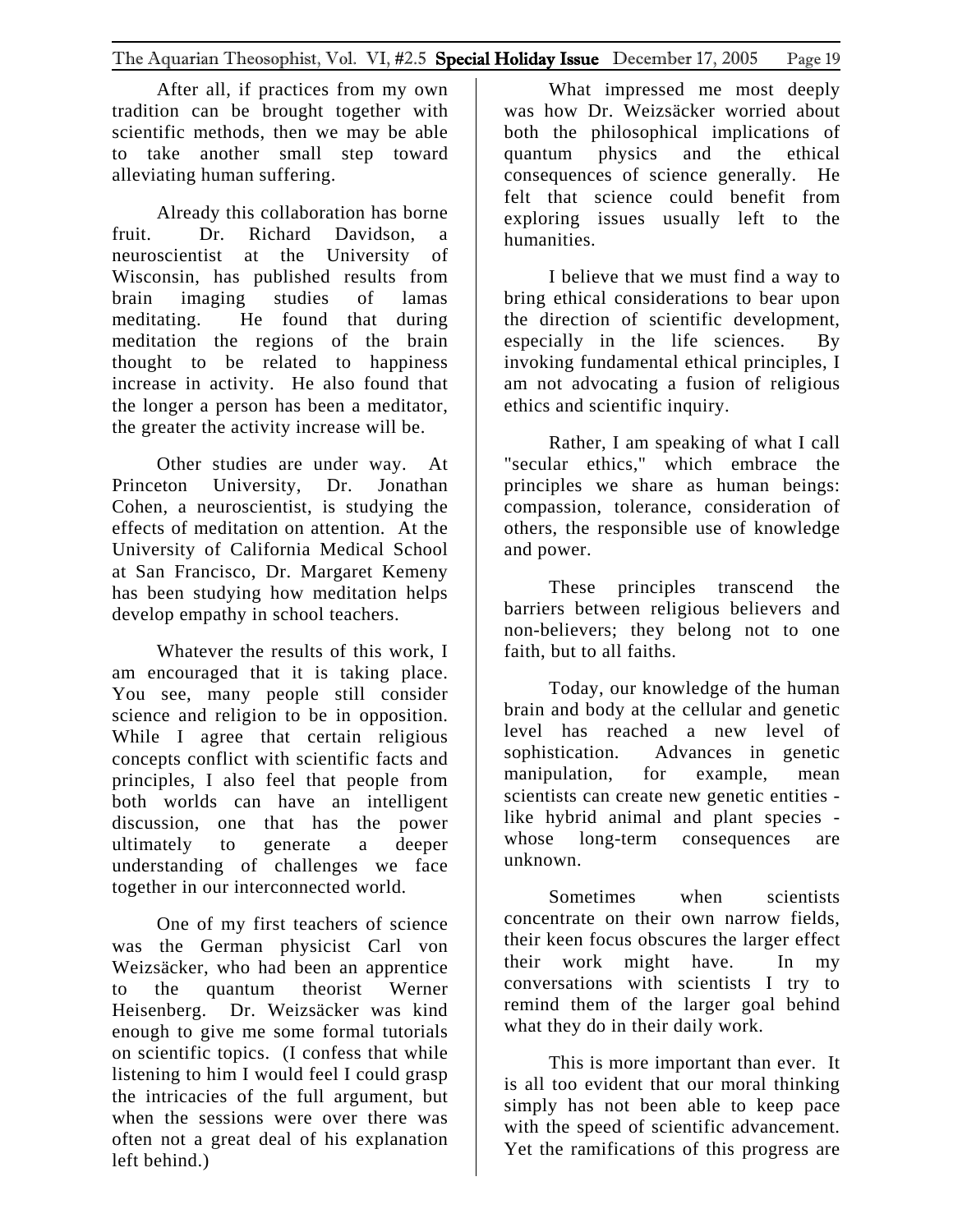<span id="page-19-0"></span>such that it is no longer adequate to say that the choice of what to do with this knowledge should be left in the hands of individuals.

This is a point I intend to make when I speak at the annual meeting of the Society for Neuroscience today in Washington. I will suggest that how science relates to wider humanity is no longer of academic interest alone. This question must assume a sense of urgency for all those who are concerned about the fate of human existence.

A deeper dialogue between neuroscience and society — indeed between all scientific fields and society could help deepen our understanding of what it means to be human and our responsibilities for the natural world we share with other sentient beings.

Just as the world of business has been paying renewed attention to ethics, the world of science would benefit from more deeply considering the implications of its own work. Scientists should be more than merely technically adept; they should be mindful of their own motivation and the larger goal of what they do: the betterment of humanity.

> TENZIN GYATSO] [THE  $14^{\text{th}}$  Dalai Lama]



*Kwan-Yin[1](#page-19-1) , The Compassionate Rebel*

It is unfortunate that Buddhism's most enduring (and universal) contribution to the world has been

 $\overline{a}$ 

insufficiently translated as compassion. The original Sanskrit word is 'karuna,' which holds within itself traces of the fragment 'ru,' meaning to weep. While the Oxford dictionary describes compassion as pity bordering on the merciful, karuna is actually our ability to relate to another in so intense a measure that the plight of the other affects us as much as if it had been our own.

The term karuna is central to the entire Buddhist tradition. It is frequently described as a love for all beings, equal in intensity to a mother's affection for her child. However, it is quite unlike conventional love (Sanskrit: priya, kama or trishna), which is rooted in dualistic thinking and is egoistic, possessive and exclusive, in contrast to the allencompassing nature of compassion. The root meaning of karuna is said to be the anguished cry of deep sorrow and understanding that can only come from an unblemished sense of oneness with others.

In fact, the evolution of Buddhism in Asia and its spread throughout the world is, from a spiritual point of view, none other than the unfolding of karuna in history. Nowhere is this more explicitly exemplified than in the Chinese assimilation of Buddhism. Few would deny that the defining symbol of this integration is the goddess, who with her sweet and merciful disposition, has won the hearts of not only the Chinese, but also profoundly affected even those who, belonging to a foreign tradition, have only had a fleeting interaction with her. This divine female<sup>[2](#page-19-2)</sup> is none other than Kwan

<span id="page-19-1"></span><sup>&</sup>lt;sup>1</sup> The original title was spelled "Kuan-yin, The Compassionate Rebel. We have altered the spelling to "Kwan-Yin," as in the "Kwan-Yin Pledge": "Never will I seek nor receive private, individual salvation; never will I enter into final peace alone; but forever, and everywhere, will I live and strive for the redemption of every creature throughout the world."  $-$  ED., A.T.

<span id="page-19-2"></span><sup>&</sup>lt;sup>2</sup> In the section, On Kwan-shi-Yin and Kwan-Yin" (S.D.I, 470-71) we find: Like Avalokiteshwara, Kwan-shi-yin has passed through several transformations, but it is an error to say of him that he is a modern invention of the Northern Buddhism, for under another appellation he has been known from the earliest times. ... Kwan-shi-Yin and Kwan-Yin are the two aspects (male and female) of the same principle in Kosmos, Nature and Man, of divine wisdom and intelligence. They are the "Christos-Sophia" of the mystic Gnostics — the Logos and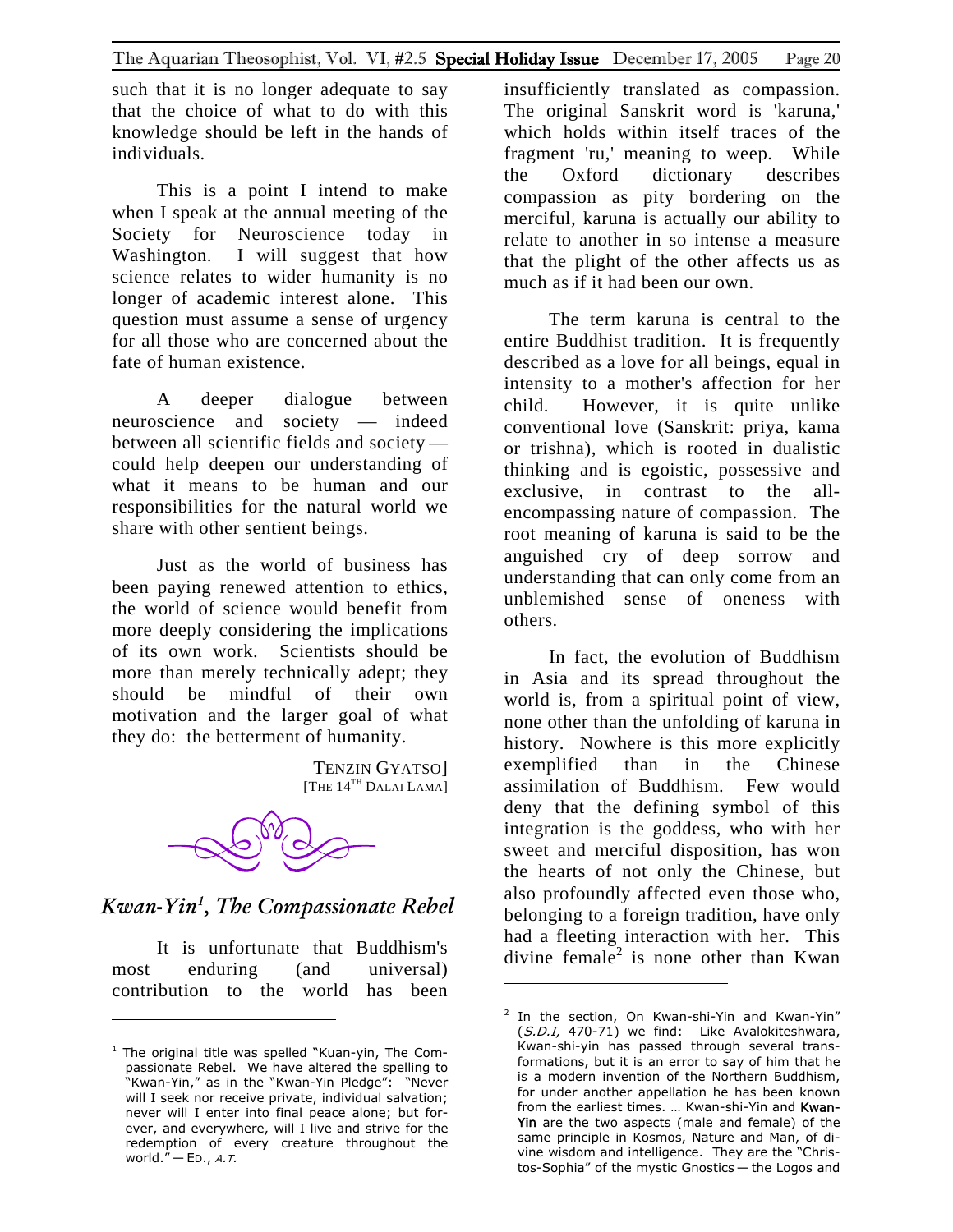Yin, beloved goddess of over a billion people the world over. Her name too signifies her compassionate nature, literally meaning 'One who hears the cries of the world.'

It remains a historical fact that Kwan Yin is the Chinese version of the male god Avalokiteshvara, whom the ancient texts eulogize as the patron deity of compassion. It is fascinating however to observe that nowhere in India (where he originated) or Tibet (where he remains the most popular deity) is the latter ever deified as a female figure. In China too, his worship began as a male god, but over time, changed into a goddess and by the ninth century her popularity had prevailed over that of Avalokiteshvara's.

There are many reasons why this gender transformation took place.

As Avalokiteshvara evolved into the supreme personality of the Buddhist pantheon, with this heightened pedestal came the inevitable elitism. Karuna, however, cannot be and is not (as it has become today under the pseudonym of compassion), the exclusive preserve of a charmed circle, but rather a symphonic identification with the masses, sharing their suffering and pleasure alike. No wonder then that Avalokiteshvara shed streams of tears observing the plight of his people. Now, any emanation from a divine form is bound to hold a dynamic potential within itself and indeed Indian mythology is replete with examples where

fluids emerging from deities have led to enormous consequences.

Tears similarly are a spontaneous emotional response to external stimuli and represent the outward flow of Avalokiteshvara's infinite karuna.

From these pearls emanated a beautiful female as attractive as she was compassionate. The goddess Tara, thus born, has continued her upward spiral of popularity and remains one of the most loved and widely recognized deities of the Buddhist pantheon today.

Truly, even though Avalokiteshvara retains his foremost status in the gallery of Tibetan gods, in the popular imagination it is Tara, who with her supple charm, has come to symbolize the tenderness of karuna.

It is relevant here to observe that Kwan Yin is often depicted in art holding a leafy twig, derived from the 'weeping willow' tree, known so due to its trailing leafy branches that droop to the ground and along which raindrops trickle down like tears.

One of its distinctive characteristics is remaining green throughout the year, pointing perhaps to the goddess' fertility aspect, which is further echoed in images showing her with an infant.

The willow also has a deeper and direct connection with Chinese culture and it is believed that Lao Tzu, the author of Tao-te Ching, loved to meditate under its shade (6th century BC). It was under the same tree that the younger Confucius had his famous interview with Lao Tzu, telling his disciples afterwards: "I know how birds fly, fishes swim and animals run. But there is the dragon — I cannot tell how he mounts on the winds through the clouds, and rises to heaven. Today, having seen Lao Tzu, I can only compare him to the dragon."

its Sakti. In their longing for the expression of some mysteries never to be wholly comprehended by the profane, the Ancients, knowing that nothing could be preserved in human memory without some outward symbol, have chosen the (to us) often ridiculous images of … Kwan-Shi-Yin and Kwan-Yin in their dragon garb. The subjective can hardly be expressed by the objective. Therefore, since the symbolic formula attempt to characterize that which is above scientific reasoning, and as often far beyond our intellects, it must needs go beyond that intellect in some shape or other, or else it will fade out from human remembrance. (Ibid., 473)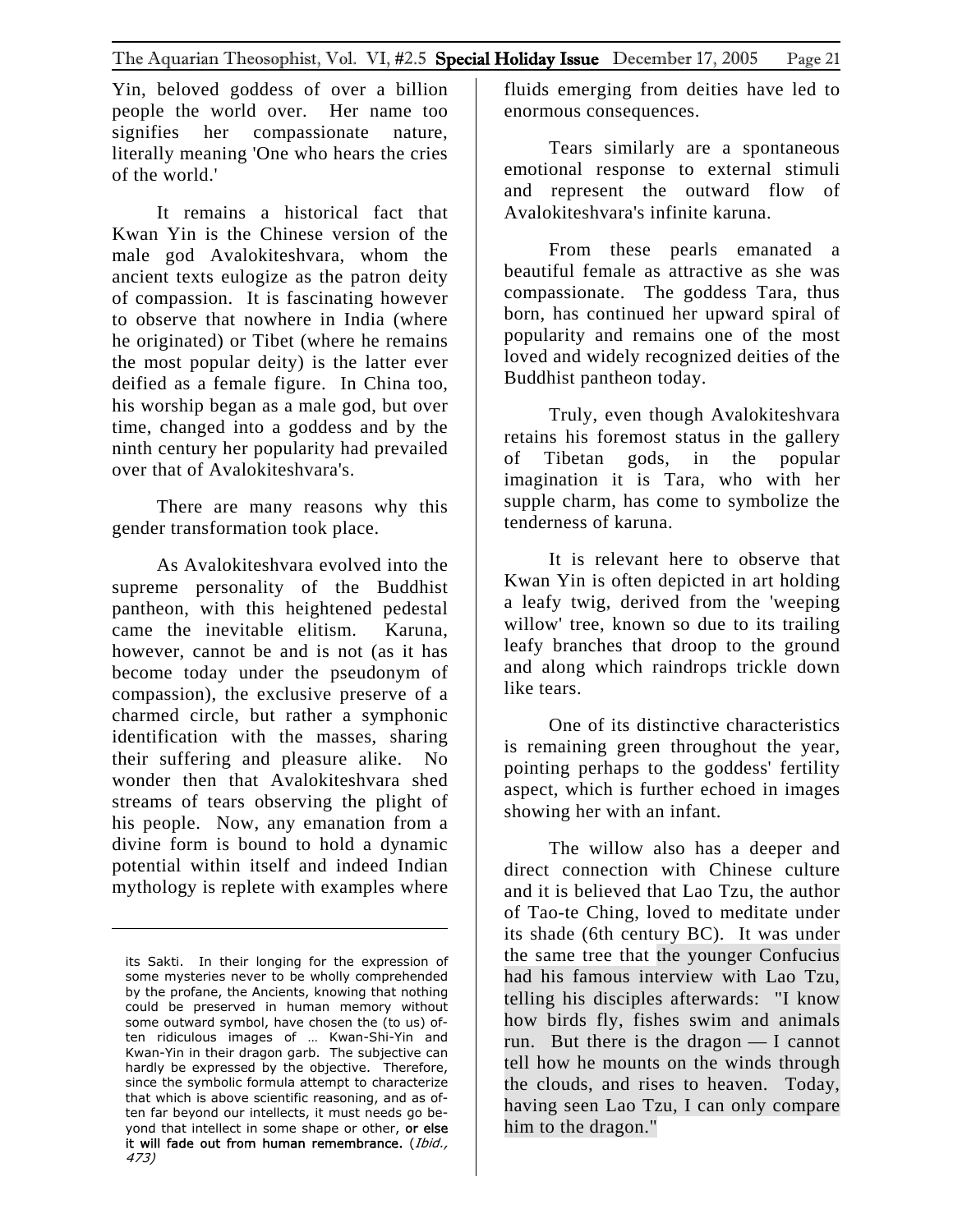Over centuries, Kwan Yin's visual depictions have highlighted her lithe, flowing form, much like the willow tree itself, which has the ability to bend during the most ferocious winds and then spring back into shape again. Indeed, who wants to stand rigid like the tall oak that cracks and collapses in a storm? Instead, one needs to be flexible like the willow, which survives the tempest.

Or perhaps, Kwan Yin merely uses the willow branch to sprinkle the divine nectar of life on her devotees, which is stored in the vase she holds in her other hand.

The Chinese (ever disposed to envisage friendly divinities in idealized human forms), seem to have been initially perplexed by Avalokiteshvara's complex iconography. Not for them his thousand hands or even the seven eyes of Tara. Exposed for eons to the essentially humanistic philosophy of Confucianism, such images were alien and felt to be unsuitable for portraying the 'soft' emotion of karuna, the yearning passion a mother feels for her child.

The Tibetan mind solved the craving for a down to earth, visual embodiment of karuna by envisioning the goddess Tara; the Chinese genius did the same by enclosing this virtue in the graceful and beautiful Kwan Yin, who was eminently human in appearance and approachable by all. Indeed, she gradually became the favored goddess of the peasants and fishermen of China, retaining her place in their hearts to the present day.

Additionally in China, not only had popular gods always been real people who had once lived in specific times and places, even mythical figures were turned into historical cultural heroes who were then venerated as the founding fathers of Chinese civilization. Unlike Greece, where human heroes were transformed into Olympian gods, in China the reverse

held true and if a god or goddess was not perhaps originally a human being, there was often an effort to turn her or him into one. Kwan Yin thus again had to change from a goddess into a living woman, so that she could be worshipped as a Chinese goddess. Truly, the human character of Chinese deities is one of the most distinctive features of their religion, and like ordinary mortals they too have birthdays, ancestries, careers and titles. Therefore, even though Kwan Yin is not given a date of birth in any of the Buddhist sutras, her birthday is widely celebrated on the nineteenth day of the second month of the lunar calendar.

The legend describing how Kwan Yin was once a woman gives a fascinating insight into the working of the Chinese genius and the process by which she was given a distinctively local flavor and absorbed into their pantheon:

It is said that in the past, there once lived a king under whose rule the people led a peaceful existence governed by Confucian ethics. He had three daughters; the eldest two having already married the grooms of their father's choice. The youngest offspring however, was unlike any other normal child. Firstly, when she was born, her body glowed with an almost unearthly light so much so that the palace seemed on fire. She was thus befittingly named Miao Shan (Wonderful Goodness).

Secondly, as she grew up, she wore only dirty clothes and never did display any urge to adorn herself. Further, she would subsist on only a single meal every day. In her conversations she would talk about the impermanence of material things and how human beings suffer because of their attachment to such objects.

Naturally worried about their daughter's detached inclinations, her parents proposed that (as per the Confucian ideals of filial piety) she too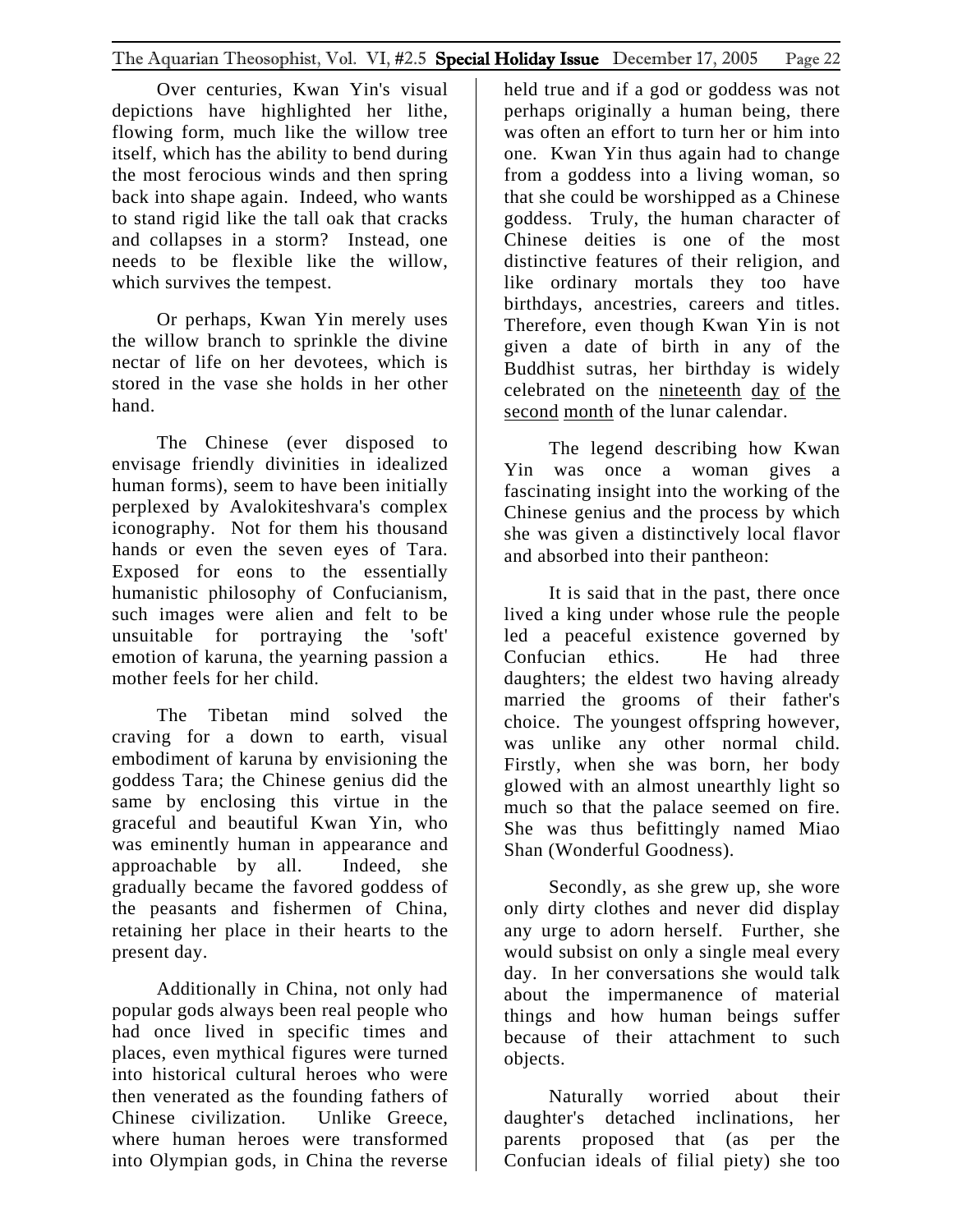marry a husband of their choice. To this she replied:

"I would never, for the sake of one lifetime of enjoyment, plunge into aeons of misery. I have pondered on this matter and deeply detest this earthly union (marriage)." Nevertheless, when her parents insisted, she agreed to comply with their wishes if only her future mate would save her from the following three misfortunes:

1). When people are young, their face is as fair as the jade-like moon, but when they grow old, the hair turns white and faces become wrinkled; whether walking, resting, sitting, or lying down, they are in every way worse off than when they were young.

2). Similarly, when our limbs are strong and vigorous one may walk as if flying through air, but when we suddenly become sick, we are confined to the bed.

3). A person may have a large group of relatives and be surrounded by his flesh and blood, but when death comes, even such close kin as father and son cannot take the person's place.

Finally she concluded: "If indeed my future husband can ensure my deliverance against these misfortunes, I will gladly marry him. Otherwise, I vow to remain a spinster all my life. People all over the world are mired in these kinds of suffering. If one desires to be free of them, the only option is to leave the secular world and enter the gate of Buddhism."

This narrative of course, is parallel to one of the most significant episodes from the life of the Buddha when he encountered the three maladies of physical existence: sickness, old age and death.

Exasperated to no end, the king summoned an old and experienced nun of his kingdom. He asked her to take the princess under tutelage and expose her to as much hardship as possible in the nunnery, so that she realize the futility of her desired path.

The instruction was tinged with a threat of annihilation if after seven days Miao Shan was not 'reformed'.

Needless to say, all the travails she had to undergo at the monastery, including hard manual labor, were insufficient to deter her from the path of Dharma. However, Miao Shan did realize that she was being thus subjected because the inhabitants of the nunnery were under the threat of death. She addressed them, saying:

"Don't you know the stories about the ancient prince Mahasattva, who plunged off the cliff in order to feed the hungry lions, or King Sivi's cutting off his flesh to save a dove? Since you have already left the life of a householder, you should regard this material body as illusory and impermanent. Why do you fear death and love life? Don't you know that attachment to this dirty and smelly leather bag (body) is an obstacle?"

At the end of the stipulated period, the monarch, in a mad and frenzied reaction, ordered that Miao Shan be beheaded. As her executioners approached the monastery gates, Miao Shan rushed out of the building, eager to embrace her impending death. No sooner had she kneeled at the stake and the deadly sword been raised, than a blinding thunder rose. Before the assailants could regain their composure, a tiger darted out of the darkness and carried away the swooning girl into the nearby hills. The king, now beyond the bounds of reason, ordered the hermitage to be burnt down with all its inhabitants.

It was not long before his karma caught up with him and he fell sick with kaamla (jaundice). He was restless for days on end, finding no rest even in sleep. The disease spread all over his body and the best doctors throughout the land were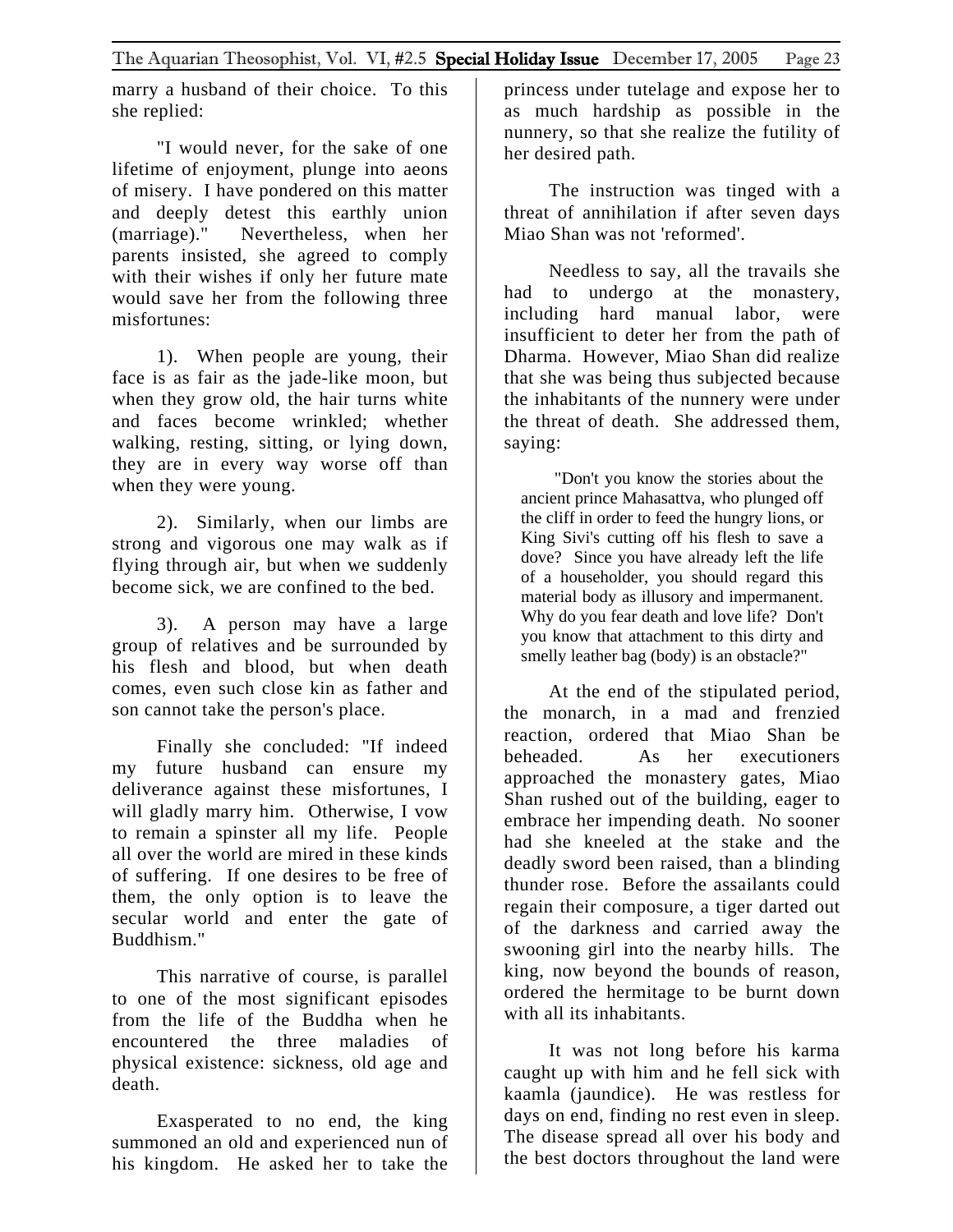unable to cure him. One day, a holy mendicant came to his door and predicted:

"If some person would willingly consent to give his or her arms or eyes without the slightest anger or resentment, the elixir made of these potent ingredients will surely relieve you from your suffering."

"Where alas will I find such a compassionate being?" lamented the king. "In this very land," said the monk. "Go southwest in your dominion, on top of the mountain there is a hermit who possesses all the characteristics which are necessary for your healing."

No sooner had he heard this than the king ordered his envoys to hurry to the abode of the recluse. On being informed of his plight and its prescribed remedy, the hermit readily agreed to undergo the supreme sacrifice, requesting them to ask the suffering king to direct his mind to the three treasures of Buddhism and then very calmly proceeded to gauge out both the eyes and asked one of the men to sever the two arms. The three worlds shook under the impact of this terrible sacrifice.

When he had fully recovered, the king made haste with his wife to pay homage to the one who had so miraculously saved his life.

After bowing low before the mutilated form, as soon as they raised their heads they let out a shriek of astonished horror; the hermit's true identity lay bare before them. She was none other than their youngest daughter Miao Shan. Realizing what she had done for him, despite all that he had done to her, the king fell prostrate upon the floor and asked for forgiveness. Overcome with emotion, the parents embraced her and the father said:

"I am so evil that I have caused my own daughter terrible suffering." Miao Shan replied, "Father, I have suffered no pain. Having given up these human eyes, I shall see with diamond eyes. Having yielded the mortal arms, I shall receive golden arms. If my calling is true all this will follow."

Much sobered by this intense experience, the king returned to his palace and ordered a statue to be made of her, which, emphasizing her sacrifice was to be without eyes and hands. Now, in Chinese, the sound for 'bereft' or 'deficient' are virtually identical with 'thousand.' At some stage in the transmission of this message, the two words were confused and the sculptor toiled away, desperately seeking some way to capture the essence of the king's wishes. He very imaginatively (or perhaps following Indian or Tibetan models) placed one eye on each palm, making the number of eyes equal to the arms, giving rise in the process to an awesome and complex image of breathtaking splendor.



Unable to relate to the thousandarmed Avalokiteshvara, the above legend provided a rational explanation to the